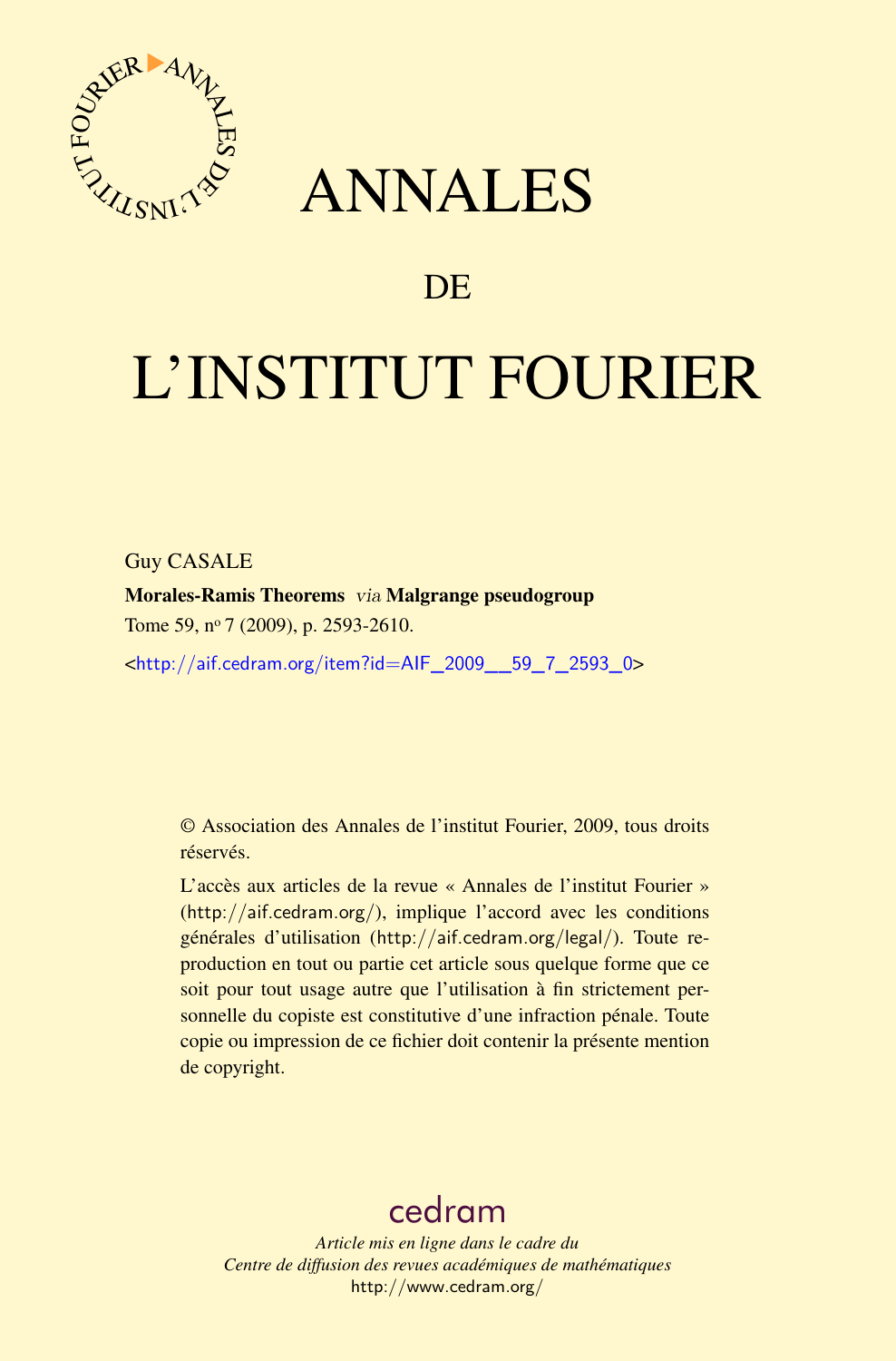Ann. Inst. Fourier, Grenoble **59**, 7 (2009) 2593-2610

#### MORALES-RAMIS THEOREMS VIA MALGRANGE PSEUDOGROUP

#### **by Guy CASALE (\*)**

ABSTRACT.  $\qquad$  In this article we give an obstruction to integrability by quadratures of an ordinary differential equation on the differential Galois group of variational equations of any order along a particular solution. In Hamiltonian situation the condition on the Galois group gives Morales-Ramis-Simó theorem. The main tools used are Malgrange pseudogroup of a vector field and Artin approximation theorem.

Résumé. — Dans cet article, nous montrons que les équations variationnelles le long d'une solution d'une équation différentielle intégrable par quadratures ont un groupe de Galois différentielle virtuellement résoluble. Dans le cas particulier des systèmes hamiltoniens intégrables au sens de Liouville la preuve redonne le théorème de Morales-Ramis-Simó. La preuve consiste à montrer que le groupe de Galois de l'équation variationnelle est un quotient d'un sous groupe d'un groupe d'isotropie du pseudogroupe de Malgrange de l'équation non linéaire. On relie ensuite les propriétés de ce groupe d'isotropie en un point spécial à celles du groupe d'isotropie au point générique en utilisant le théorème d'approximation d'Artin.

#### **Introduction**

Morales-Ramis theorems give conditions for integrability in sense of Liouville of a Hamiltonian system in terms of the differential Galois group of the linearized system along a particular solution. First theorem of this kind was obtained by Ziglin [\[28\]](#page-18-0) in terms of monodromy of the variational equation. Later this condition was translated in terms of differential Galois group. Following previous work of Churchill, Rod and Singer [\[9,](#page-17-0) [10\]](#page-17-0), Morales and Simó [\[19\]](#page-17-0) and Morales and Ramis [\[21\]](#page-17-0), Morales, Ramis and Simó prove in [\[22\]](#page-17-0) that the variational equations of any order of an inte $graph$  Hamiltonian system have virtually abelian  $(=$  almost commutative)

Keywords: Differential Galois theory, variational equation, integrability. Math. classification: 53A55, 34A34.

<sup>(\*)</sup> This work was partially supported by ANR (project no JC05\_41465).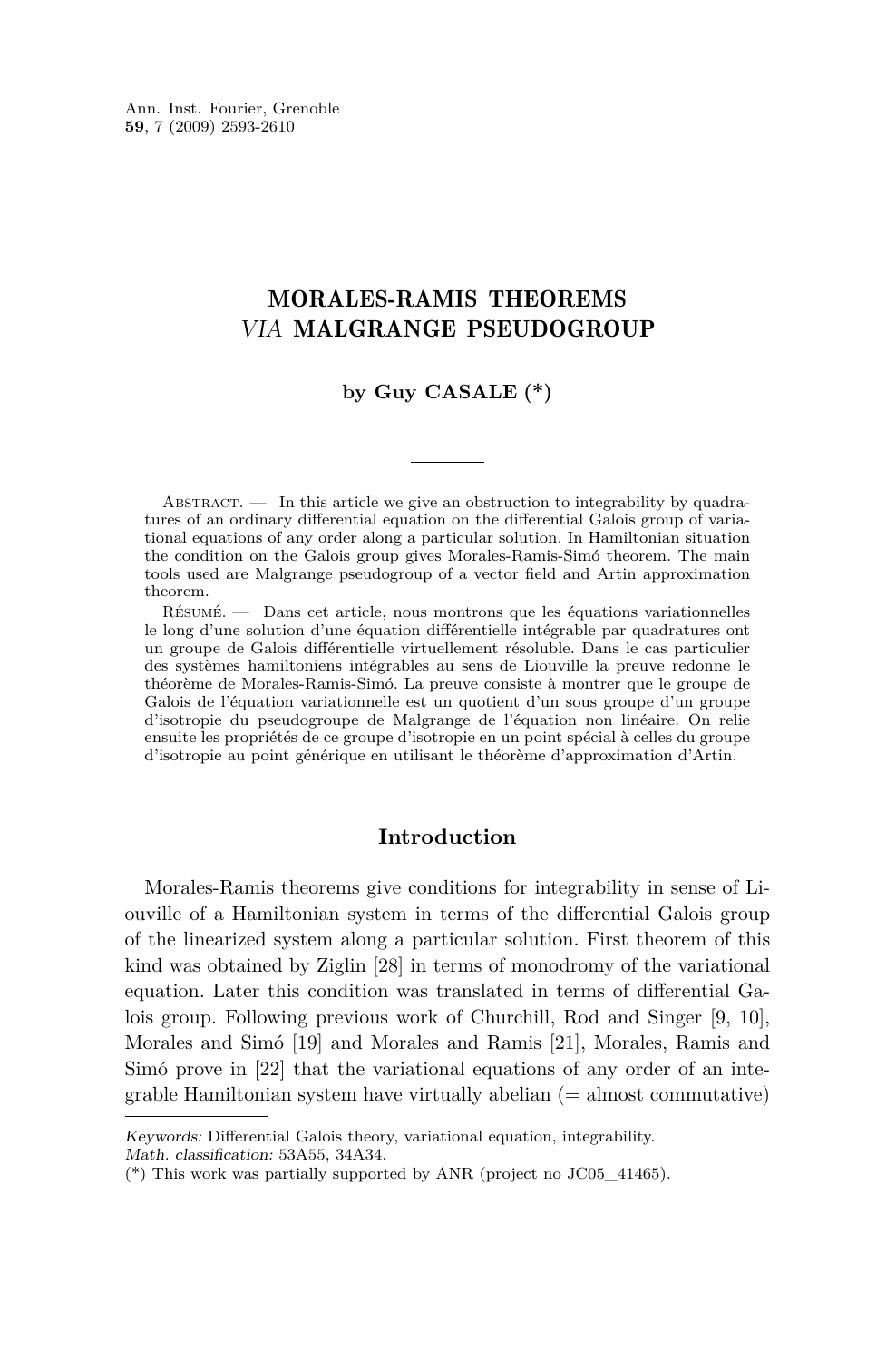differential Galois groups. Several extensions of this theorem to other kind of integrability (in Bogoyavlensky's sense [\[4\]](#page-17-0), in Jacobi's sense [\[25\]](#page-18-0), in noncommutative sense [\[14\]](#page-17-0) or for discrete dynamical systems [\[8\]](#page-17-0)) give the same abelianity condition.

In this article we prove the following generalization of these results in algebraic setting for integrability by quadratures.

DEFINITION  $0.1.$  — Let  $E(t, y, y', \ldots, y^{(n)}) \in \mathbb{C}[t, y', \ldots, y^{(n)}]$  be an order *n* differential equation given by an irreducible polynomial.

A Liouvillian solution is a solution  $f$  in a differential extension  $K_N$  of *K*<sup>0</sup> =  $\mathbb{C}(t)$  built by successive elementary extensions  $K_{i-1}$  ⊂  $K_i$ , 1 ≤ *i* ≤ *N*, of the form  $K_i = K_{i-1}(u_i)$  with  $u_i$  algebraic over  $K_{i-1}$  or  $u'_i \in K_{i-1}$  or  $\frac{u'_i}{u_i} \in K_{i-1}.$ 

The equation *E* is said to be integrable by quadrature if there is a Liouvillian solution *f* with transc.deg.  $\mathbb{C}(t, f, f', \ldots, f^{(n-1)})/\mathbb{C}(t) = n$ .

THEOREM  $0.2.$  — If a rational differential equation is integrable by quadratures then the Galois group of its variational equation of order *q* along an algebraic solution is virtually solvable.

If *N* elementary extensions are needed to build the general solution then the *N*th derived Lie algebra of the Galois group is null.

The key arguments are the use of Malgrange pseudogroup (Galois *D*groupoid of [\[16\]](#page-17-0)) of a vector field and Artin approximation theorem [\[2\]](#page-16-0) (see [1.7](#page-7-0) p [2599\)](#page-7-0) to replace Ziglin Lemma as it is done in [\[22\]](#page-17-0). They are organized as follow. First we prove that the Galois group of the variational equation is a quotient of a subgroup of the isotropy group of Malgrange pseudogroup at a generic point of the particular solution. The fact that the isotropy group of Malgrange pseudogroup of an equation integrable by quadratures at a generic point is virtually solvable is not very difficult to prove but a generic point on a curve is not generic. To prove virtual solvability of the isotropy group at a non generic point we use Artin approximation theorem.

In a first part, definitions and basic theorems about algebraic "Lie pseudogroups" following [\[16,](#page-17-0) [24\]](#page-18-0) are given. In a second part we recall the definitions of Malgrange pseudogroup of a rational vector field and Galois group of a linear differential equation. We give some relations between them by means of variational equations. The main theorem is theorem [2.4.](#page-10-0) From this theorem we get usual Galoisian obstructions to integrability and exhibit new ones in the third part. Two examples of applications are given in the fourth part.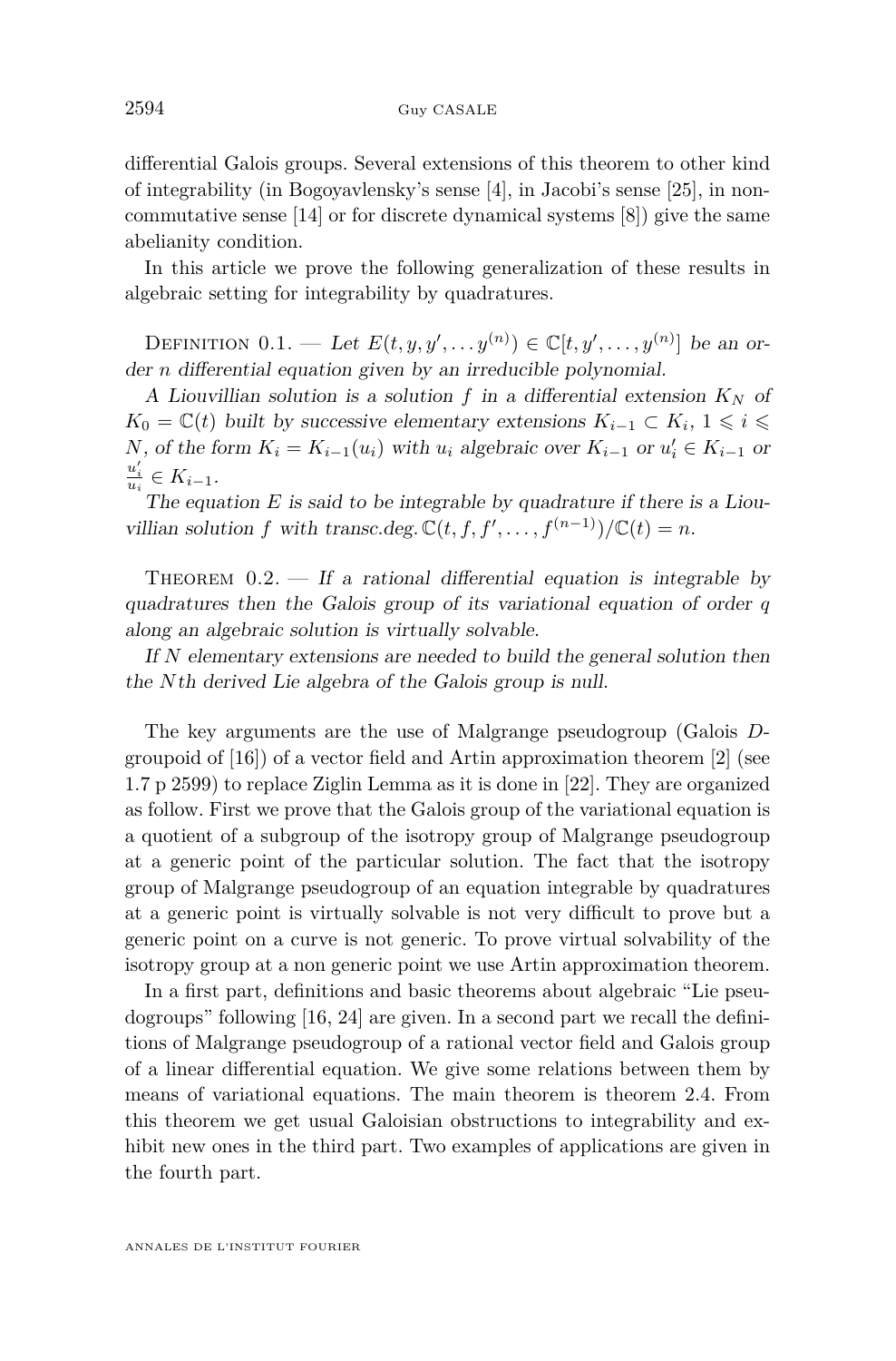It would be interesting to insert in the setting decribed here results of Zung [\[29\]](#page-18-0) and Ito [\[13\]](#page-17-0).

Results of this article originate from discutions with B. Malgrange. I would like to thank him for his enthusiasm for sharing mathematical ideas and good mood.

#### **1. Definitions**

Definitions and missing proofs of this section can be found in [\[12,](#page-17-0) [16,](#page-17-0) [15,](#page-17-0) [24,](#page-18-0) [26\]](#page-18-0).

#### **1.1. Frame bundles**

Let *V* be the affine space over  $\mathbb C$  with coordinates  $r_1, \ldots, r_d$  and  $(\mathbb C^d, 0)$ be the germ of analytic space at 0 with coordinates  $x_1, \ldots, x_d$ . An order q frame on *V* is a *q*-jet

$$
j_q r = \sum_{\substack{\alpha \in \mathbb{N}^d \\ |\alpha| \leqslant q}} r_i^{\alpha} \frac{x^{\alpha}}{\alpha!}
$$

of germ of biholomorphism  $r : (\mathbb{C}^d, 0) \to V$ . The space of *q*-frames is denoted by  $R_qV$  and its coordinate ring is

$$
\mathbb{C}[R_qV]=\mathbb{C}\Big[r_i^\alpha,\frac{1}{\det(r_i^{\epsilon(j)})}\Big|1\leqslant i\leqslant d,\alpha\in\mathbb{N}^d,|\alpha|\leqslant q\Big]
$$

where  $\epsilon(j)$  is the multiindex  $(0, \dots, \frac{1}{j^{th}}, \dots, 0)$ . One gets projections  $\pi_q^{q+1}$ :  $R_{q+1}V \to R_qV$  from inclusions  $\mathbb{C}[R_qV] \subset \mathbb{C}[R_{q+1}V]$  and projections  $\pi^q$ :  $R_qV \to V$  from identifications  $r_i = r_i^{(0,...,0)}$ . Elementary properties of this space can be found in [\[12\]](#page-17-0) and [\[24,](#page-18-0) p. 285 with different notations]

The *q*-frames space is a principal bundle over *V* with structural group

$$
\Gamma_q = \left\{ j_q g \mid g : (\mathbb{C}^d, 0) \to (\mathbb{C}^d, 0) \text{ biholomorphism} \right\}
$$

acting by 'source composition':  $j_q g \cdot j_q r = j_q (r \circ q)$ .

Thanks to Faa di Bruno formulas, these groups and actions are algebraic. Because of projections  $\pi_q^{q+1}$  one can defined the formal frame bundle  $RV =$  $\lim_{\leftarrow} R_q V$  with structural group  $\Gamma = \lim_{\leftarrow} \Gamma_q$ .

TOME 59 (2009), FASCICULE 7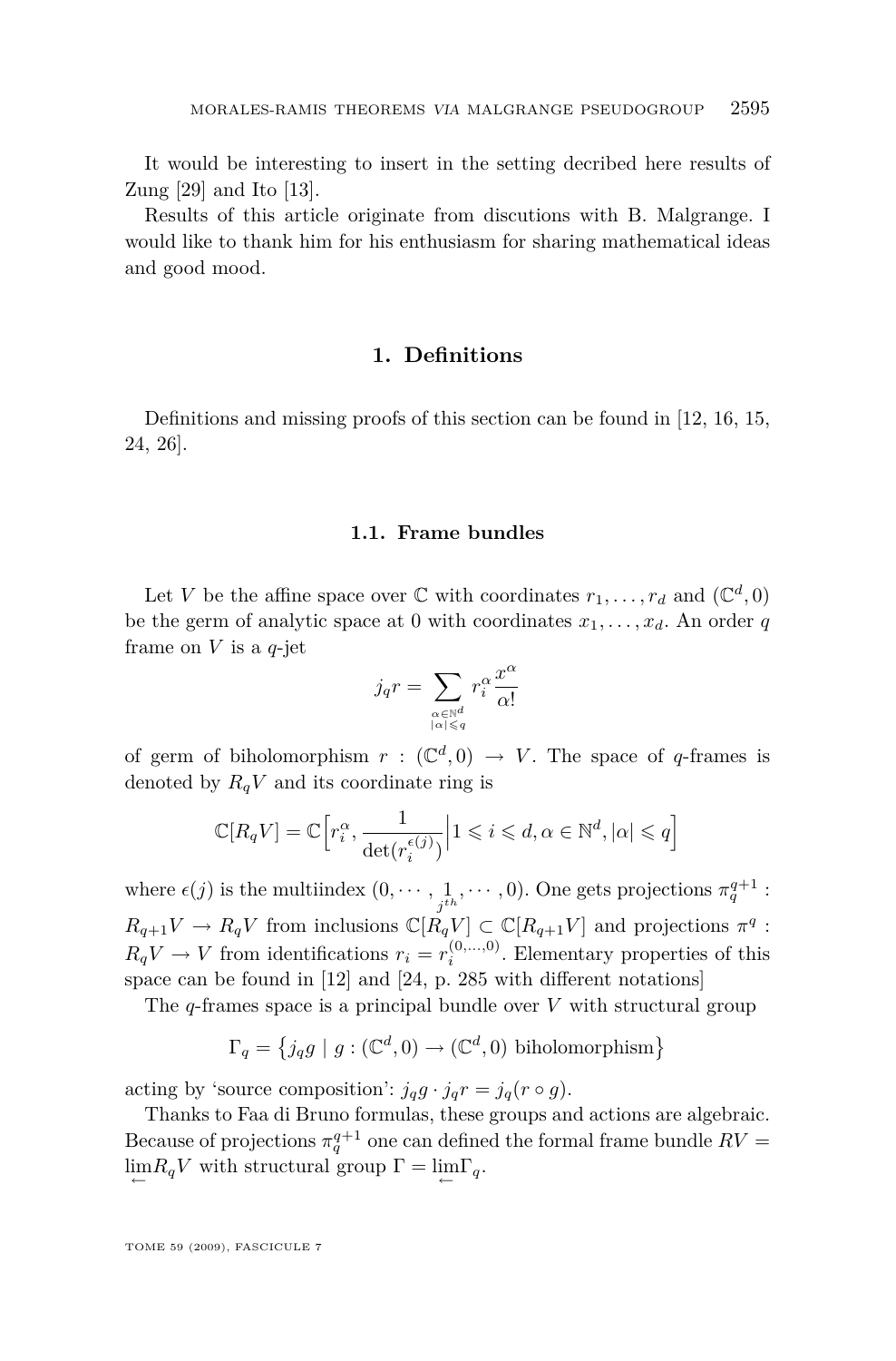#### **1.2. Groupoids**

<span id="page-4-0"></span>The algebraic variety

 $\text{Aut}_q V = \{ j_q \varphi \mid \varphi : (V, a) \to (V, b) \text{ biholomorphism} \}$ 

with coordinate ring

$$
\mathbb{C}[\mathrm{Aut}_q \, V] = \mathbb{C}\Big[r_i, \varphi_j^{\alpha}, \frac{1}{\det(\varphi_j^{\epsilon(k)})} \Big| 1 \leqslant i,j \leqslant d, \alpha \in \mathbb{N}^d, |\alpha| \leqslant q\Big]
$$

is a groupoid. The groupoid structure is given by the following morphisms

- sources and targets  $(s, t)$ : Aut<sub>*q*</sub>  $V \to V \times V$ ,
- composition  $c : \text{Aut}_q V \underset{sV^t}{\times} \text{Aut}_q V \to \text{Aut}_q V$ ;  $c(j_q\varphi_1, j_q\varphi_2) = j_q(\varphi_1 \circ \varphi_2),$
- inverse *i* : Aut<sub>*q*</sub>  $V \to$  Aut<sub>*q*</sub></sub>  $V$ ;  $i(j_q\varphi) = j_q\varphi^{-1}$ ,
- identity id :  $V \to \text{Aut}_q V$ ; id $(r) = j_q$  id<sub>*r*</sub>,

satisfying natural commutative diagrams [\[15\]](#page-17-0), [\[24,](#page-18-0) p 270].

This groupoid acts on  $R_qV$  by "target composition":

$$
\circ: R_q V \underset{V^s}{\times} \mathrm{Aut}_q V \quad \to \quad R_q V \n\qquad \qquad j_q r \circ j_q \varphi \quad = \quad j_q (\varphi \circ r).
$$

A subgroupoid  $\mathscr{G}_q$  of Aut<sub>q</sub> *V* is a closed algebraic subvariety such that the induced morphisms give a groupoid structure on  $\mathscr{G}_q$  [\[24,](#page-18-0) definition 2.2.].

A singular subgroupoid  $\mathscr{G}_q$  with singularities on a closed subvariety *S* of *V* is a closed subvariety of  $\text{Aut}_q V$  whose localisation with source and target out of *S* gives a subgroupoid of  $\text{Aut}_q(V-S)$  [\[16,](#page-17-0) definition 4.1.1.].

A variant of Chevalley theorem [\[11,](#page-17-0) theorem 8.1.], [\[24,](#page-18-0) proposition 2.3.6.] for this type of groupoids is the following.

THEOREM 1.1. — Let  $\mathscr{G}_q$  be a singular subgroupoid of Aut<sub>q</sub> *V*. There are  $H_1, \ldots, H_n$  in  $\mathbb{C}(R_qV)$  such that, out of its singular locus *S*,

$$
\mathscr{G}_q = \{ j_q \varphi \mid H_i(\cdot \circ j_q \varphi) = H_i(\cdot) \}.
$$

Singular subgroupoids are essentially characterized by their field of rational invariants  $F_q \subset \mathbb{C}(R_q V)$ .

Groupoids  $\text{Aut}_q V$  have "Lie algebras" (usually called Lie algebroids)

 $\mathfrak{aut}_q V = \{ j_q Y \mid Y \text{ holomorphic vector field on } (V, a) \}.$ 

We will not directly use the Lie algebroid structure of  $\mathfrak{aut}_{q}V$  but the fiberwise bracket

$$
\begin{array}{ccc}\n\mathfrak{aut}_q V \times \mathfrak{aut}_q V & \to & \mathfrak{aut}_{q-1} V \\
(j_q Y_1, j_q Y_2) & \mapsto & j_{q-1}[Y_1, Y_2]\n\end{array}
$$

*.*

ANNALES DE L'INSTITUT FOURIER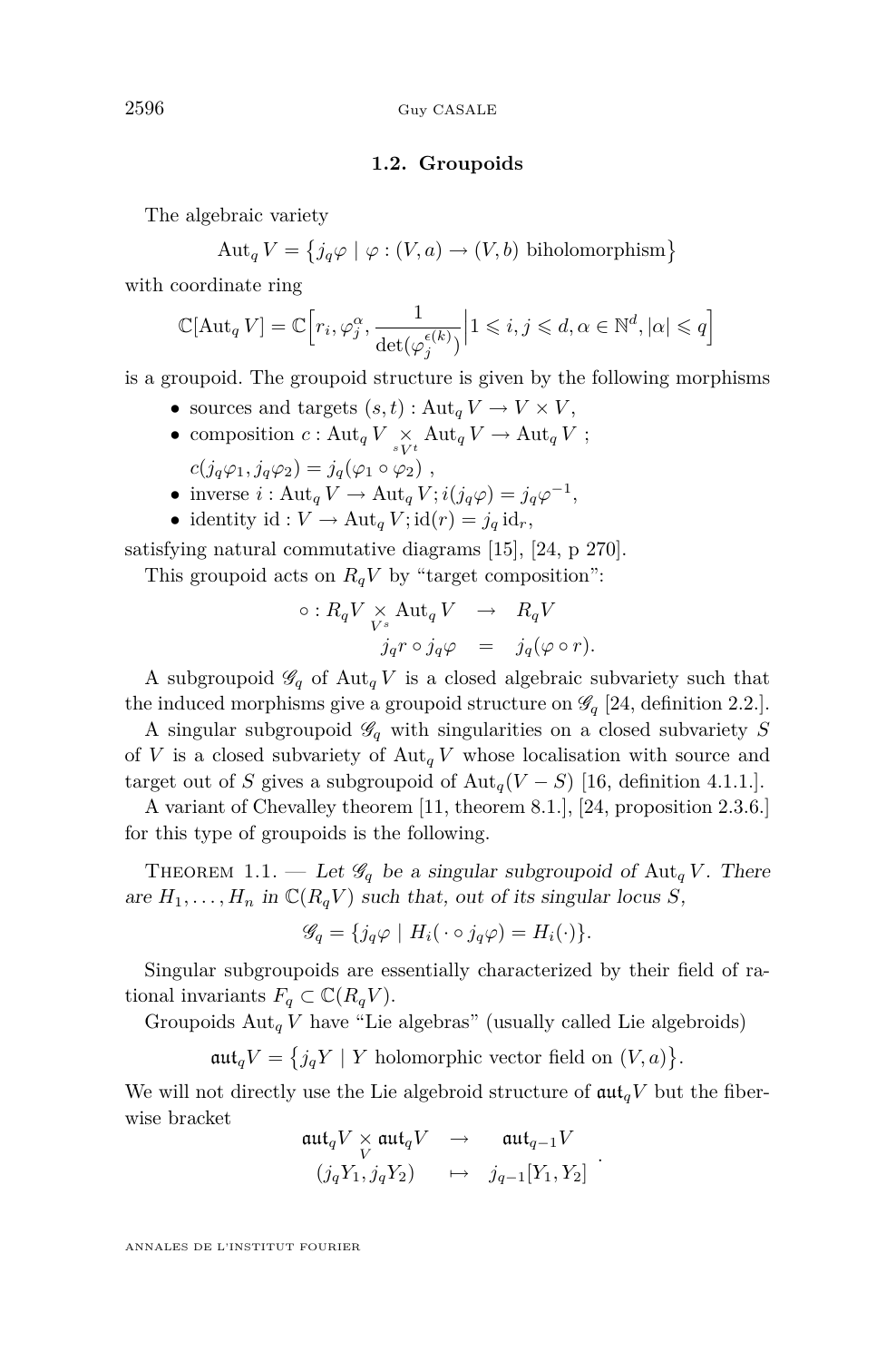The Lie algebra of a groupoid  $\mathscr{G}_q$  will be described in next section.

#### **1.3. Prolongations and invariants**

Let  $\varphi: U_1 \to U_2$  be a biholomorphism between two open sets of *V*. It induces a biholomorphism

$$
R_q \varphi \quad : \quad R_q U_1 \quad \to \quad \quad R_q U_2
$$

$$
j_q r \quad \mapsto \quad j_q (\varphi \circ r)
$$

called the order *q* prolongation of  $\varphi$ .

Let *X* be a holomorphic vector field on an open set *U* of *V* . Prolongations of its flows define a local 1-parameter action on  $R_qU$ . The infinitesimal generator of this action is  $R_qX$  the prolongation of X.

These prolongations are defined by polynomial formulas and can be extend to formal biholomorphism  $\hat{\varphi}$  :  $\widehat{V}, \widehat{a} \to \widehat{V}, \widehat{b}$  (and to formal vector fields on  $\widehat{V}, \widehat{a}$ . The prolongation is  $R_q\widehat{\varphi}: (R_q\widehat{V}, R_q\widehat{V}_a) \to (R_q\widehat{V}, R_q\widehat{V}_b)$  a formal biholomorphism from a formal neighborhood of frames at  $a \in V$  to formal neighborhood of frames at *b*.

Cartan derivations are given by the action of  $\frac{\partial}{\partial x_i}$  on  $\mathbb{C}[R_q V]$ , the ring of PDE in *d* functions,  $r_1, \ldots, r_d$  of *d* variables  $x_1, \ldots, x_d$  in the neighborhood of 0:

$$
D_i : \mathbb{C}[R_q V] \rightarrow \mathbb{C}[R_{q+1} V] \n r_j^{\alpha} \rightarrow r_j^{\alpha + \epsilon(i)}.
$$

The proof of the following lemma is left to the reader following [\[24,](#page-18-0) pp. 258– 270].

Lemma 1.2.

• Let  $\varphi: U_1 \to U_2$  be a local biholomorphism on *V* and  $(\mathcal{R}_q\varphi)^*$ :  $\mathbb{C}[R_qU_2] \to \mathbb{C}[R_qU_1]$  the induced isomorphism of rings then

$$
D_i \circ (\mathcal{R}_q \varphi)^* = (\mathcal{R}_{q+1} \varphi)^* \circ D_i.
$$

*•* Let *X* be a local holomorphic vector field *U ⊂ V* then

$$
D_i \circ \mathcal{R}_q X = \mathcal{R}_{q+1} X \circ D_i.
$$

• The order *q* prolongation of a vector field  $X = \sum_j a_j \frac{\partial}{\partial r_j}$  is

$$
R_q X = \sum_{\substack{0 \le j \le d \\ \alpha \in \mathbb{N}^d}} D^{\alpha} a_j \frac{\partial}{\partial r_j^{\alpha}}.
$$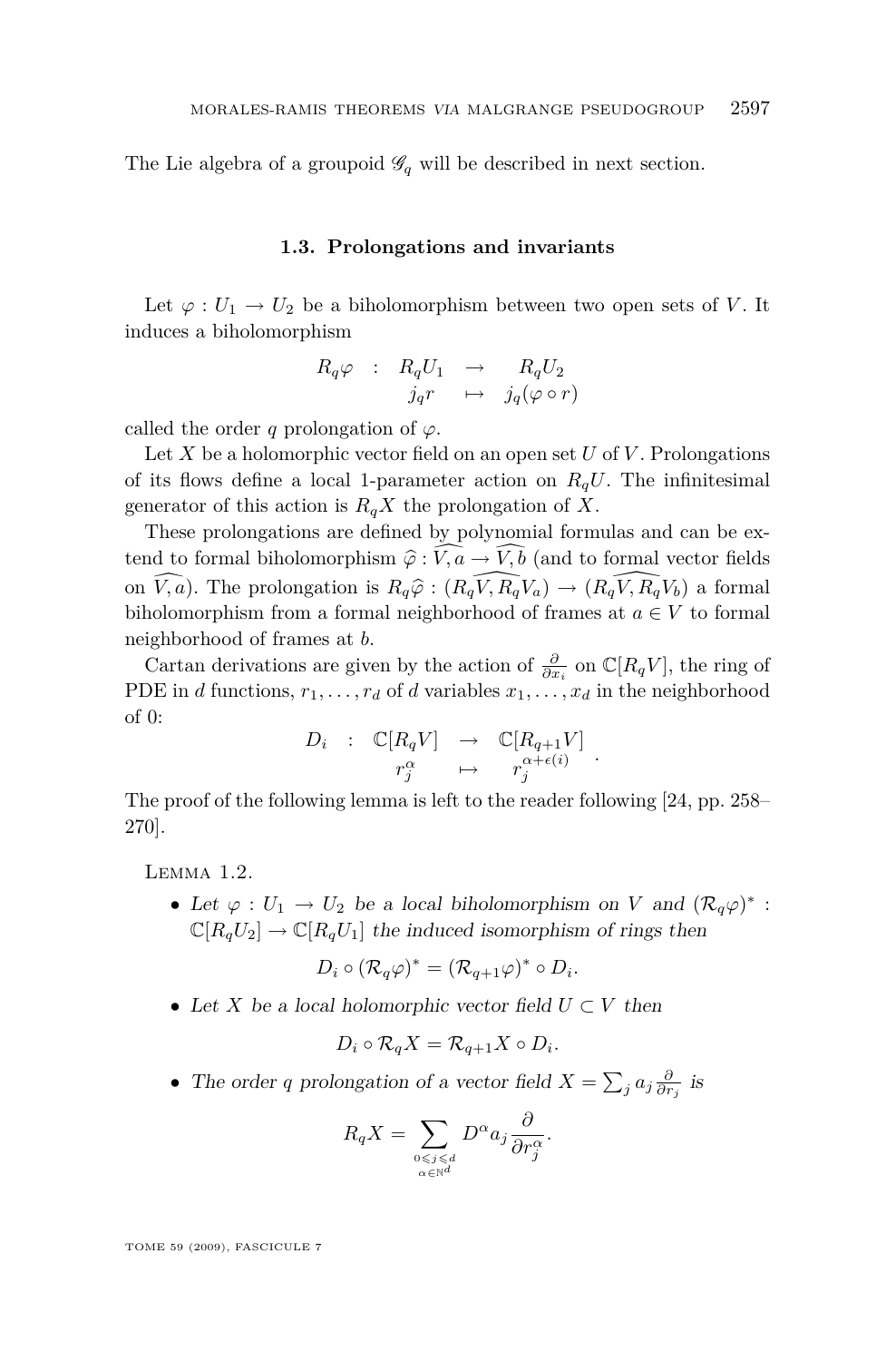<span id="page-6-0"></span>Example 1.3.  $\qquad$  Let *V* be the affine line over  $\mathbb C$  with coordinate ring  $\mathbb{C}[r]$  the order *q* frame bundle is  $R_qV = V \times \mathbb{C}^* \times \mathbb{C}^{q-1}$  with coordinate ring  $\mathbb{C}[r, r', \frac{1}{r'}, \ldots, r^{(q)}].$ 

If  $\varphi: U_1 \to U_2$  is a biholomorphism between open sets of *V* its third prolongation is  $R_3\varphi: U_1 \times \mathbb{C}^* \times \mathbb{C}^2 \to U_2 \times \mathbb{C}^* \times \mathbb{C}^2$  and  $R_3\varphi(r, r', r'', r''')$ is

$$
(\varphi(r), \varphi'(r)r', \varphi''(r)r'^2 + \varphi'(r)r'', \varphi'''(r)r'^3 + 3\varphi''(r)r'r'' + \varphi'(r)r''').
$$

Example 1.4. — Let *V* be the affine space of dimension *d* over  $\mathbb C$  with coordinate ring  $\mathbb{C}[r_1,\ldots,r_d]$  the order 1 frame bundle is  $R_1V = V \times GL_d(\mathbb{C})$ with coordinate ring  $\mathbb{C}\left[r_1, \ldots, r_d, r_1^1, \ldots, r_d^d, \frac{1}{det}(r)\right]$  $det(r_i^j)$ i .

If  $X = \sum a_j(r) \frac{\partial}{\partial r_j}$  then

$$
R_1 X = \sum a_j(r) \frac{\partial}{\partial r_j} + \sum \frac{\partial a_j}{\partial r_i}(r) r_i^k \frac{\partial}{\partial r_j^k}.
$$

When  $r(t)$  is a trajectory of *X* then the restriction of  $R_1X$  above this trajectory is

$$
\frac{\partial}{\partial t} + \sum \frac{\partial a_j}{\partial r_i}(r(t))r_i^k \frac{\partial}{\partial r_j^k}
$$

i.e., the first variational equation of  $X$  along  $r(t)$  in fundamental form.

Let  $\mathscr{G}_q$  be a singular subgroupoid with invariants field  $F_q$ . Its first prolongation  $\mathscr{G}_{q+1}$  is the singular subgroupoid defined by the subfield of  $\mathbb{C}(R_{q+1}V)$ generated by  $F_q$  and  $D_i F_q$  for all *i*.

The field of rational functions of any order  $\mathbb{C}(RV) = \lim_{\rightarrow} \mathbb{C}(R_qV)$  with Cartan derivations is a differential field. The differential field *F* generated by all the  $F_q$  defines a subvariety  $\mathscr G$  of Aut  $V = \lim_{\leftarrow} \text{Aut}_q V$  by formulas of theorem [1.1](#page-4-0) whose projection on Aut<sub>*q*</sub> *V*,  $(\mathscr{G})_q$  can be smaller than  $\mathscr{G}_q$ .

By a theorem of B. Malgrange [\[16,](#page-17-0) theorem 4.4.1.] the subvariety of Aut *V* defined by invariance of a differential subfield  $F$  of  $\mathbb{C}(RV)$  defines for any *q* a singular subgroupoid with singularities on *S* independant of *q*. Let *F* be a differential subfield of  $\mathbb{C}(RV)$  and  $F_q = F \cap \mathbb{C}(R_qV)$ . Let us define

$$
\text{Iso}(F) = \{ \text{formal biholomorphism } \varphi : \widehat{V, a} \to \widehat{V, b} \mid \forall q, \forall H \in F_q, H \circ R_q \varphi = H \}
$$

whose "Lie algebra" is

 $i\mathfrak{so}(F) = \{\text{formal vector field } Y \text{ on } \widehat{V, a} \mid \forall q, \forall H \in F_q, R_qY \cdot H = 0\}$ and  $\text{Iso}_q$ , iso<sub>q</sub> the closure of their projections on order q jets spaces.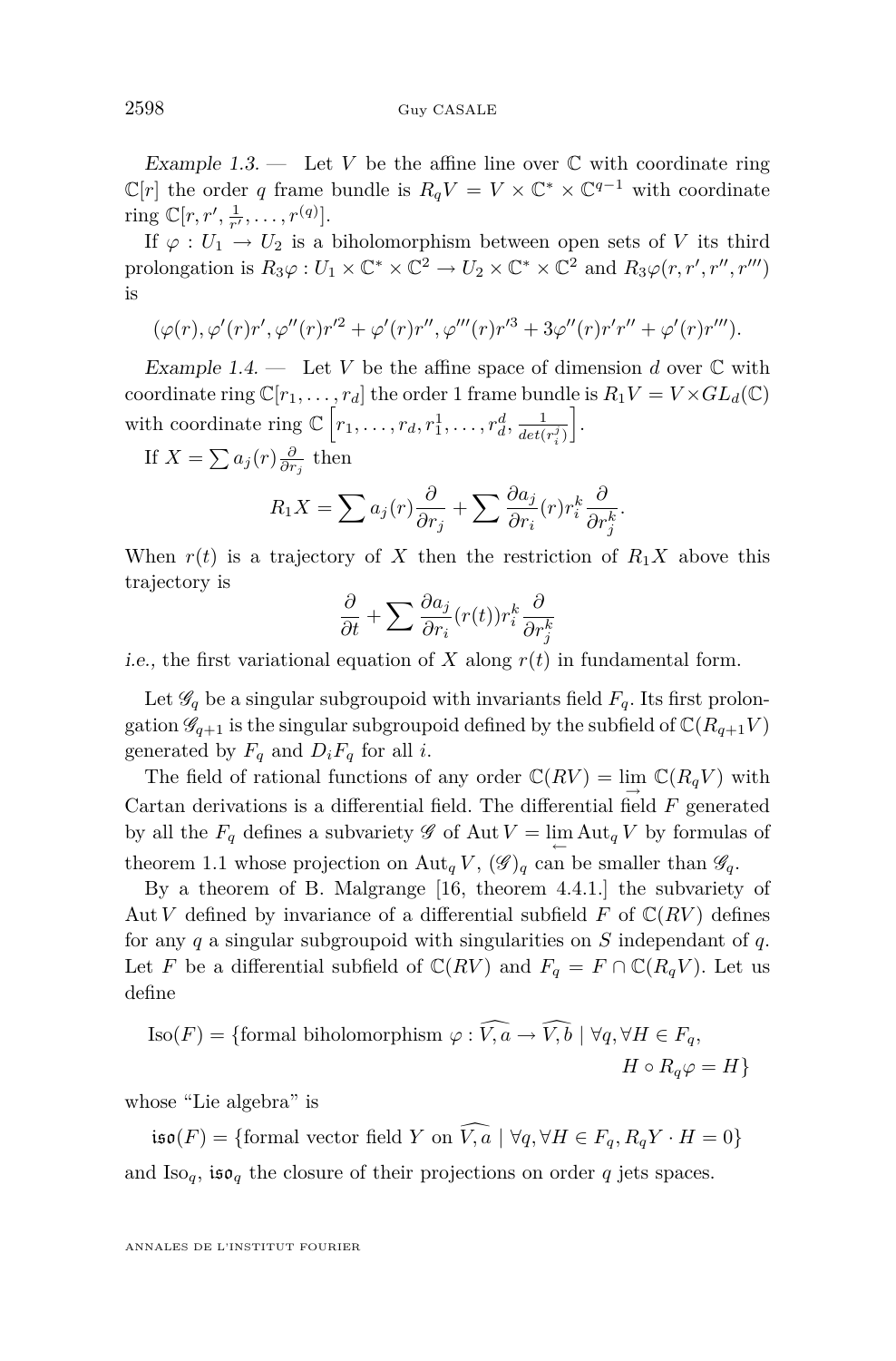<span id="page-7-0"></span>THEOREM 1.5. — The subspace  $\text{Iso}(F)$  of Aut *V* is stable by composition and inversion. The subspace  $\mathfrak{iso}(F)$  of  $\mathfrak{aut}V$  is stable by Lie bracket.

This is a set theoretical stability. The proalgebraic variety  $\text{Iso}(F)$  is singular subgroupoid and the singularities are unavoidable. But the theorem says that the set of formal solutions is a set theoretical groupoid. Before giving the proof let show an example.

Example 1.6.  $\cdots$  *V* is the affine line  $\mathbb{A}^1$ , we look at formal diffeomorphisms preserving the 1-form  $\frac{dr}{r}$  (this gives an order 1 invariant). The differential equation satisfied by such transformations  $\varphi$  is  $E(r, \varphi) = r \frac{d\varphi}{dr} - \varphi = 0$ .  $E(r, \varphi_1 \circ \varphi_2)$  is a consequence of  $E(r, \varphi_2)$  and  $E(\varphi_2, \varphi_1)$  only after localisation of sources and targets out of 0. This is a singular groupoid with singularity at 0 but invertible solutions are  $\varphi(r) = \lambda r$  for  $\lambda \in \mathbb{C}^*$  and form a groupoid (even a group !).

In many proofs of the third part and in the following proof of theorem [1.5](#page-6-0) the following theorem is used

ARTIN APPROXIMATION THEOREM  $[2]$  1.7.  $-$  Consider an arbitrary system of analytic equations

$$
(E) \t\t f(x,y) = 0
$$

where  $f(x, y) = (f_1(x, y), \ldots, f_m(x, y))$  are convergent series in the variables  $x = (x_1, ..., x_n), y = (y_1, ..., y_N)$ . Suppose that  $\overline{y}(x) = (\overline{y}_1(x), ..., y_N)$  $\overline{y}_N(x)$  are formal power series without constant term which solve  $(E)$  For any integer *q* there exists a convergent series solution  $y(x) = (y_1(x), \ldots,$ *y*<sub>*N*</sub>(*x*)) of (*E*) such that for all *i*  $j_q(\overline{y}_i(x) - y_i(x)) = 0$ .

Proof of Theorem  $1.5.$  — By Malgrange theorem (above mentionned), the theorem is clear if sources and targets of two composable elements of  $\text{Iso}(F)$  are not in the singular locus *S*. By analytic continuation, it is also clear for convergent elements. This implies the theorem because of the following.

Let  $\varphi_1$  and  $\varphi_2$  be a composable couple of elements of Iso(*F*). For any *q* and  $i = 1, 2, j_q(\varphi_i)$  are formal sections of  $\text{Iso}_q(F)$  over *V*. By Artin approximation theorem 1.7 there are holomorphic nonholonomic sections  $\psi_i$  on neighborhoods  $U_1$  of *a* and  $U_2$  of  $\varphi_1(a)$  such that  $j_q\psi_1 = j_q(j_q(\varphi_1))$ at *a* and  $j_q\psi_2 = j_q(j_q(\varphi_2))$  at  $\varphi_1(a)$ . These new sections  $\psi_i$  are no more jets of sections.

For each  $\tilde{a} \in U_1$ ,  $\psi_1(\tilde{a}) \in \text{Aut}_q V$  is an order q jet of biholomorphism with source  $\tilde{a}$  and target a point  $t(\psi_1(\tilde{a}))$  near  $\varphi_1(a)$ . Because the *q*-jet of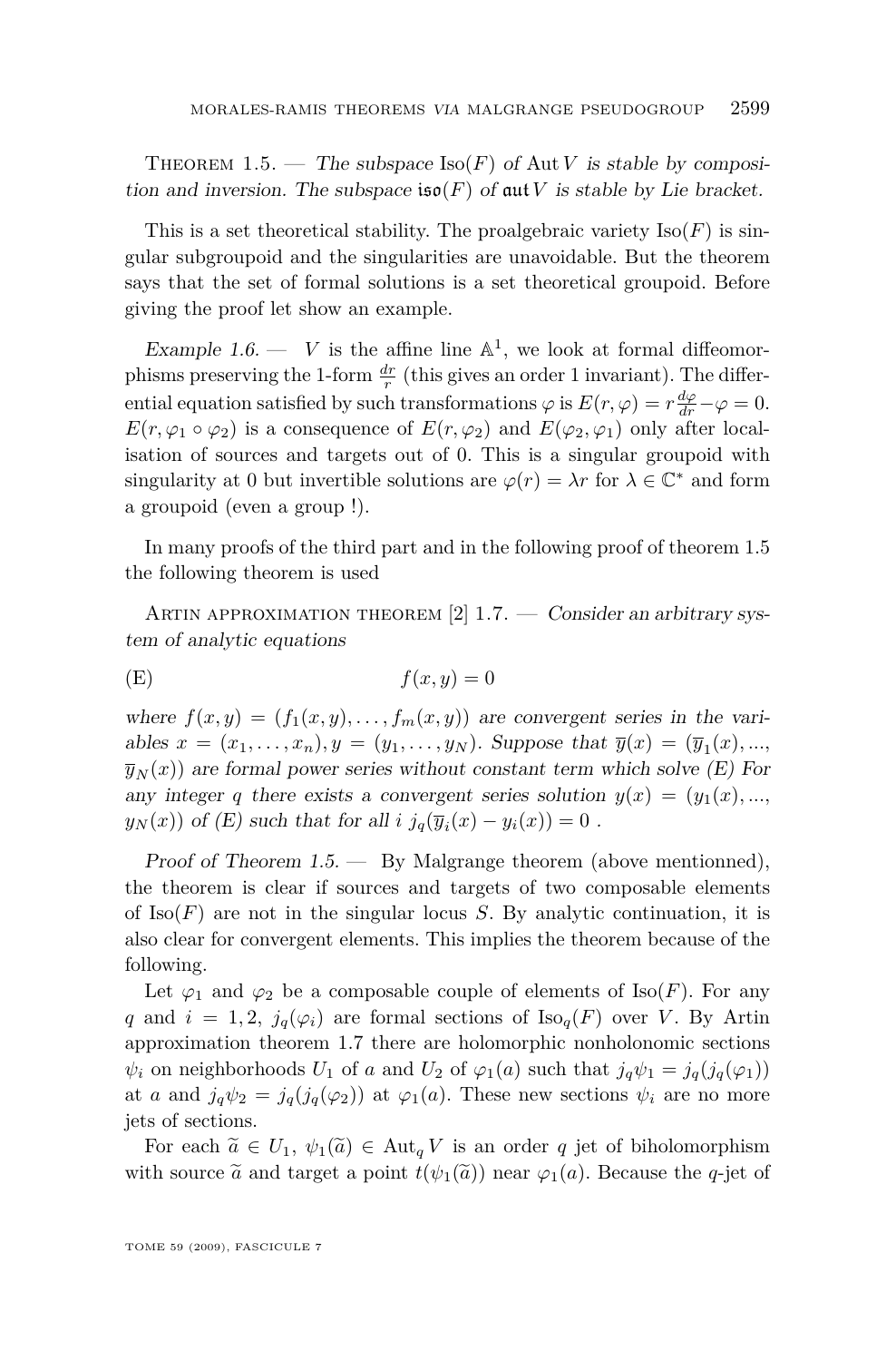$t(\psi_1): U_1 \to V$  at *a* equals the *q*-jet of  $\varphi_1$  at *a*,  $U_1$  can be chosen small enough so that  $t(\psi_1)(U_1)$  is an open set included in  $U_2$ .

Then one can compose  $\psi_2 \circ \psi_1$  pointwise. Because  $\text{Iso}_q(F)$  is a groupoid out of some singular locus *S*,  $\psi_2 \circ \psi_1$  is a section of  $\text{Iso}_q(F)$  out of *S*.  $\text{Iso}_{q}(F)$  is closed so  $\psi_2 \circ \psi_1$  is a section of  $\text{Iso}_{q}(F)$  and in particular  $\psi_2(a) \circ$  $\psi_1(a) = j_q(\varphi_2 \circ \varphi_1)$  belongs to  $\text{Iso}_q(F)$ . This is true for all integer *q* thus  $\varphi_2 \circ \varphi_1 \in \text{Iso}(F)$ .

Same arguments are used to prove the second part of the theorem.  $\Box$ 

Remark 1.8. — Following B. Malgrange, one can give another proof by using Ritt approximation theorem [\[26\]](#page-18-0) of formal solutions of PDE by convergent solutions (not defined at the same point) instead of Artin approximation theorem of these solutions by nonholonomic sections (defined at the same point).

#### **2. Galois theories**

#### **2.1. "Nonlinear" Galois theory**

Let *X* be a rational vector field on *V* its field of order  $q$  differential invariants is

$$
\text{Inv}_q(X) = \{ H \in \mathbb{C}(R_q V) \mid R_q X \cdot H = 0 \}.
$$

Let  $\text{Inv}(X)$  be the differential field of all differential invariant of any order then Malgrange pseudogroup of a rational vector field *X* is

$$
Mal X = Iso(Inv(X))
$$

whose Lie algebra is

$$
\operatorname{mal} X = \operatorname{iso}(\operatorname{Inv}(X)).
$$

For  $(a, b) \in V \times V$ , Mal  $X_{(a, b)}$  is the subspace of formal biholomorphisms with source *a* and target *b*. One gets the following corollary of theorem [1.5.](#page-6-0)

COROLLARY 2.1. — The formal solution of Malgrange pseudogroup at  $a \in V$ 

$$
Mal X_{(a,a)} = \{ \varphi : \widehat{(V,a)} \to \widehat{(V,a)} \mid \varphi \in \text{Mal } X \}
$$

is a group with Lie algebra

 $\text{ma}(X_a^0) = \{ Y \text{ on } \widehat{V}, \widehat{a} \mid Y \in \text{ma}(X, Y(a) = 0 \}.$ 

Remark 2.2. — These groups may be different depending on *a* belongs to the singular locus *S* of Mal *X* or not. However, as we will see in the last section, they share lots of properties.

ANNALES DE L'INSTITUT FOURIER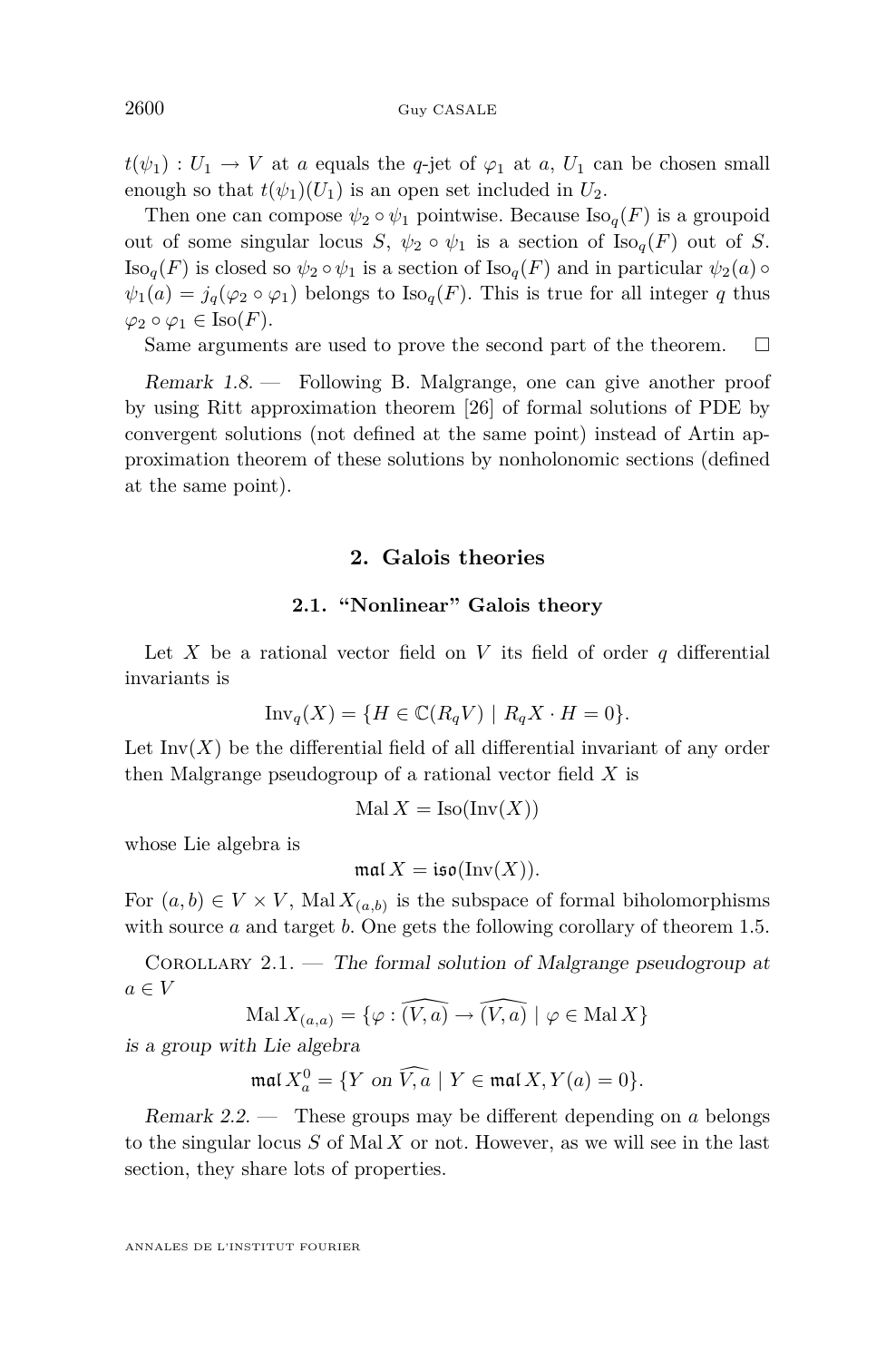#### **2.2. Linear Galois theory**

#### 2.2.1. Principal version

Let  $\mathscr C$  be an algebraic curve over  $\mathbb C, E \stackrel{\pi}{\rightarrow} \mathscr C$  a principal *G*-bundle, *i.e.*,  $E \times E \sim E \times G$  over *E* for the first projection and *G* is an algebraic linear group. For a *π*-projectable, *G*-invariant rational vector field *Y* on *E* with  $\pi_* Y \neq 0$ , *PY* denotes a closed minimal *Y*-invariant subvariety of *E* dominating  $\mathscr C$  and Gal *Y* its stabilizer in *G*.

- Two such PY are isomorphic under action of *G* and called Picard-Vessiot varieties of *Y*. The field extension  $\mathbb{C}(\mathscr{C}) \subset \mathbb{C}(PY)$  is usually called the Picard-Vessiot extension for *Y* .
- *•* The group Gal *Y* is well defined up to conjugation in *G*. It is the Galois group of *Y* .
- *•* Common level sets of all rational first integrals of *Y* in C(*E*) dominating  $\mathscr C$  are Picard-Vessiot varieties.

Malgrange pseudogroup of such a *Y* is simple to describe. Let  $Z_1, \cdots, Z_N$ be infinitesimal generators of the action of *G* then *Y*,  $Z_1, \ldots, Z_N$  is a *Y*invariant rational parallelism of  $E$  i.e., a basis of the  $\mathbb{C}(\mathscr{C})$  vector space of rational vector field on *E* such that  $[Y, Z_i] = 0$ . Let  $\mathbb{C}(E)^Y$  be the field of rational first integrals of *Y* . One has

$$
Mal Y = \{ \varphi \mid \varphi^* Y = Y, \forall i \varphi^* Z_i = Z_i, \forall F \in \mathbb{C}(E)^Y F \circ \varphi = F \}.
$$

The inclusion '*⊂*' is clear from the definition. To prove the other inclusion one remarks that *Y* and *Z*'s give rise to lots of order 1 invariants. Because they form a basis,  $\mathbb{C}(R_1E)$  is generated over  $\mathbb{C}(E)$  by these invariants. This implies that  $\mathbb{C}(R_qE)$  is generated over  $\mathbb{C}(E)$  by derivatives of these invariants. Each new differential invariant for Y reduces modulo this field of invariants to order 0 invariant i.e., to a rational first integral of *Y* .

Let Mal  $Y_a$  be the restriction of this pseudogroup to the fiber  $E_a$  at generic  $a \in \mathscr{C}$ . The fiber  $E_a$  is isomorphic to G and one can choose this isomorphism to send  $PY_a$  on Gal  $Y$ .

This isomorphism conjugates the action of *G* on *E<sup>a</sup>* to the left translation on *G*. Because the action of Mal *Y* commutes to left translation on *G* each  $\varphi \in \text{Mal } Y_a$  is the restriction on some open set of right translation by a  $g_{\varphi} \in G$ . But Mal  $Y_a$  must preserve Gal *Y* so  $g_{\varphi} \in \text{Gal } Y$ . We have proved the following theorem.

THEOREM 2.3. — Under this isomorphism Mal  $Y_a$  equals Gal  $Y$  as pseudogroup generated by a subgroup of *G*.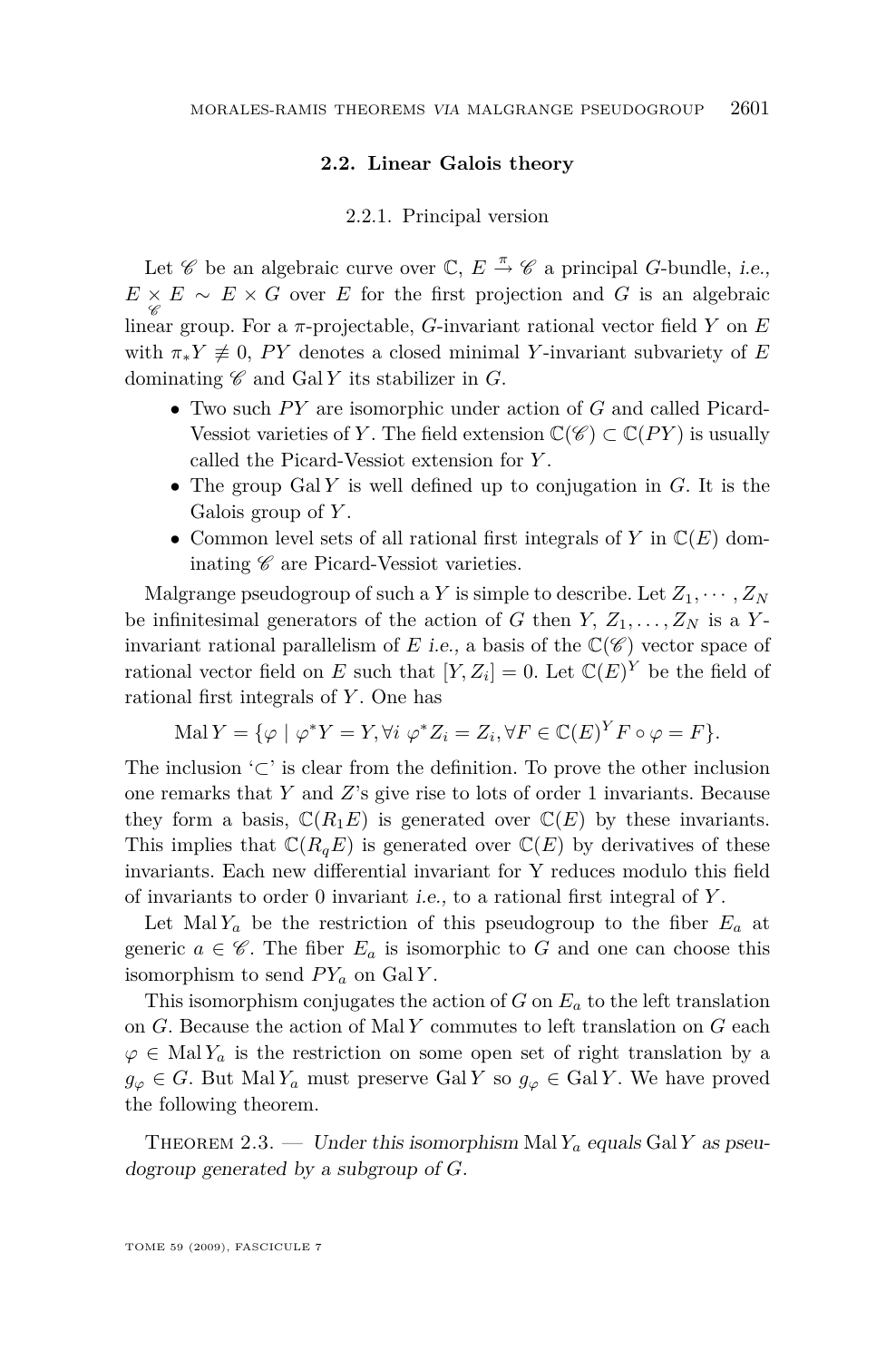#### 2.2.2. Non principal version

<span id="page-10-0"></span>Galois group can be defined for more general bundles with special kind of connections. They are built from principal bundles by "fiber reduction".

Let  $E \to \mathscr{C}$  be a *G*-principal bundle and *F* be an algebraic variety with a left action of *G* with *G* a algebraic linear group. This group *G* acts on  $F \times E$  by  $g(p, e) = (pg^{-1}, ge)$ . The bundle  $P = (F \times E)/G$  has structural group *G* and fibers isomorphic to *F*. If *Y* is a  $\pi$ -projectable, *G*-invariant rational vector field on *E* with  $\pi_* Y \neq 0$  one defines  $\widetilde{Y}$  on  $F \times E$  such that  $pr_{1*}\tilde{Y} = 0$  and  $pr_{2*}\tilde{Y} = Y$  and  $Y_P$  on  $P$  by projection.

Galois group of *Y<sup>P</sup>* is by definition the Galois group of *Y* and one can prove that it is well defined. From [\[7\]](#page-17-0) Malgrange pseudogroup of *Y<sup>P</sup>* is isomorphic to a subpseudogroup of Malgrange pseudogroup of  $\widetilde{Y}$  which is itself isomorphic to the one of *Y* .

#### **2.3. Variational equations**

#### 2.3.1. Principal variational equations

Let X be a rational vector field on V and  $\mathscr C$  be a algebraic X-invariant curve with  $X|_{\mathscr{C}} \neq 0$ . Its prolongations are rational vector fields  $R_qX$  on frames bundles  $R_qV$ . The restriction of the frames bundles over  $\mathscr C$  are  $\Gamma_q$ principal bundles over  $\mathscr C$  with projectable  $\Gamma_q$ -invariant vector fields given by the restrictions of  $R_qX$  over  $\mathscr{C}$ .

Because  $R_{q+1}X$  is  $\pi_q^{q+1}$ -projectable on  $R_qX$ , this is also true for Malgrange pseudogroup [\[7,](#page-17-0) lemme 4.6.] and Galois group. One has sujective morphisms

$$
\mathrm{Mal}(R_{q+1}X|_{\mathscr{C}}) \twoheadrightarrow \mathrm{Mal}(R_{q}X|_{\mathscr{C}}) \text{ and } \mathrm{Gal}(R_{q+1}X|_{\mathscr{C}}) \twoheadrightarrow \mathrm{Gal}(R_{q}X|_{\mathscr{C}}).
$$

One sets

$$
\mathrm{Mal}(RX|_{\mathscr{C}}) = \lim_{\leftarrow} \mathrm{Mal}(R_q X|_{\mathscr{C}}) \text{ and } \mathrm{Gal}(RX|_{\mathscr{C}}) = \lim_{\leftarrow} \mathrm{Gal}(R_q X|_{\mathscr{C}}).
$$

THEOREM 2.4. — Let *a* be a generic point on  $\mathscr{C}$ , one gets

$$
Gal(RX|_{\mathscr{C}}) \subset Mal X_{(a,a)}.
$$

Proof. — Let  $\text{Mal}(RX|_{\mathscr{C}})$ <sub>*a*</sub> be the restriction of  $\text{Mal}(RX|_{\mathscr{C}})$  on the fiber  $RV_a$ . The Γ-principal bundle  $RV|_{\mathscr{C}}$  is isomorphic to the subspace of Aut *V*(*a*, $\mathscr{C}$ ) with source  $a \in \mathscr{C}$  and target in  $\mathscr{C}$  where  $\Gamma = \lim_{\leftarrow} \Gamma_q$  is the group of formal biholomorphisms from  $(V, a)$  to  $(V, a)$ . Under this identification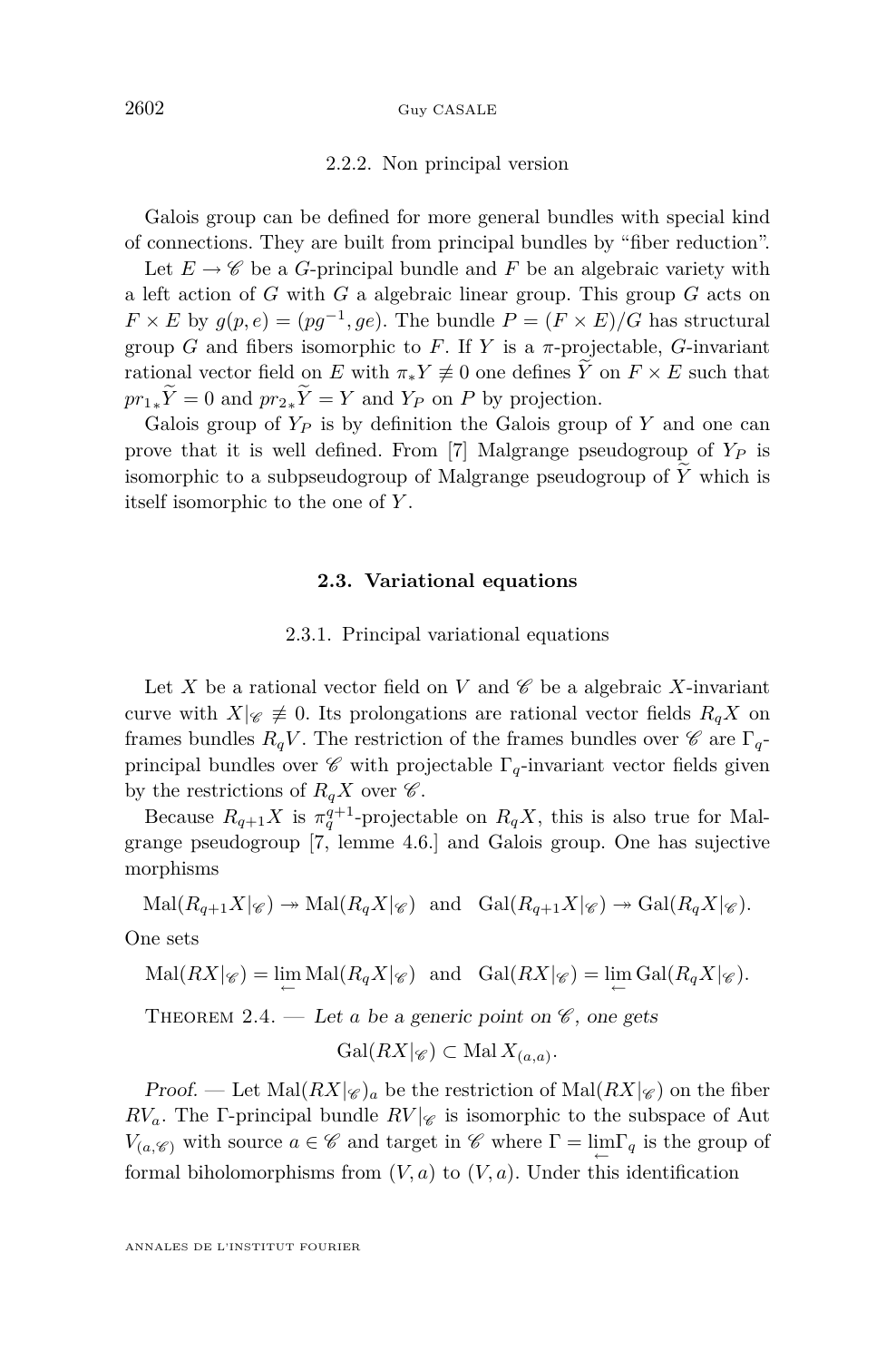- <span id="page-11-0"></span>•  $RV_a$  is  $\Gamma$ ,
- Gal $(RX|_{\mathscr{C}})$  is a subgroup acting by left translation,
- Mal $(RX|_{\mathscr{C}})$ <sub>a</sub> is isomorphic to Gal $(RX|_{\mathscr{C}})$  but acts by right translation.

The closed subvariety Mal  $X_{(a,\mathscr{C})}$  with source *a* and target in  $\mathscr{C}$  of Aut  $V_{(a, \mathscr{C})}$  is

- *• RX*-invariant because Mal *X* is *RX*-invariant,
- dominates  $\mathscr C$  because it contains flows of *X* along  $\mathscr C$ .

These imply that  $Gal(RX|_{\mathscr{C}})$  preserves  $MalX_{(a,a)}$  by left translation in  $\Gamma$  thus  $Gal(RX|_{\mathscr{C}}) \subset Mal X_{(a,a)}$ . . В последните последните последните и производите на селото на селото на селото на селото на селото на селото<br>В селото на селото на селото на селото на селото на селото на селото на селото на селото на селото на селото н

#### 2.3.2. "Non principal" variational equations

Let  $A_qV$  be the space of order *q* arcs on  $V : j_q\gamma$  with  $\gamma : (\mathbb{C},0) \to V$ holomorphic. This bundle is associated to the  $\Gamma_q$  principal bundle  $R_qV$  by the procedure of [2.2.2](#page-10-0) with  $\Gamma_q$  acting on

$$
A_q = \{ j_q \gamma \mid \gamma : (\mathbb{C}, 0) \to (\mathbb{C}^d, 0) \}
$$

by target composition. Groupoid  $\text{Aut}_q V$  acts on  $A_q V$  by composition. A rational vector field *X* on *V* acts on  $A_qV$  as a rational vector field  $A_qX$ . This vector field can be obtained from "fiber reduction" given in [2.2.2.](#page-10-0) The restriction of this vector field over a *X*-invariant curve  $\mathscr C$  is the usual variational equation.

#### **3. Corollaries**

#### **3.1. Abelianity**

Abelianity of mal *X* implies abelianity of the identity components of variational equations (see next section for a proof). In Hamiltonian context one gets the following theorem, consequence of the "key" Lemma [\[3\]](#page-17-0).

THEOREM 3.1 (J.-P.Ramis [\[17\]](#page-17-0)). — If *X* is a completely integrable Hamiltonian vector field on a symplectic algebraic variety over C by means of rational first integrals then mal *X* is Abelian.

Together with theorem [2.4](#page-10-0) it implies Morale-Ramis-Simó theorem in algebraic context.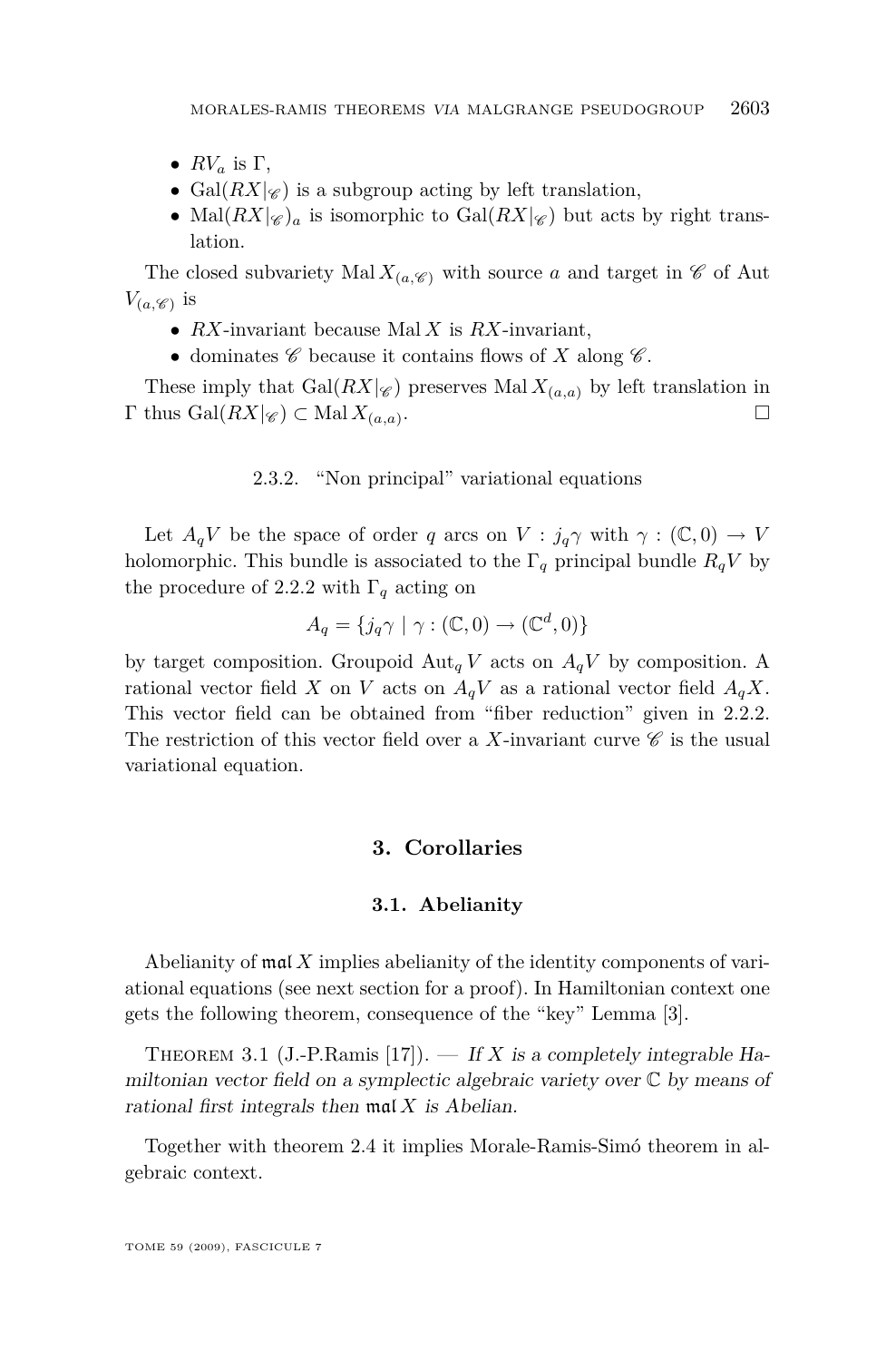<span id="page-12-0"></span>THEOREM 3.2 ([\[22\]](#page-17-0)). — If X is a completely integrable Hamiltonian vector field on a symplectic algebraic variety over  $\mathbb C$  by means of rational first integrals and C be an algebraic X-invariant curve with  $X|_{\mathscr{C}} \neq 0$  then identity component of the Galois group of the order *q* variational equation is Abelian.

#### **3.2. Solvability**

LEMMA 3.3. — If the *N*th derived algebra of mal *X* is null the same is true for any variational equations.

Proof. — We have to prove that  $\text{mal } X_a$  satisfies this property for any  $a \in V$  as soon at it is satified at any *a* out of an hypersurface *S* on *V*. We follow the proof of theorem [1.5.](#page-6-0)

Let  $Y_1, \ldots Y_{2^N}$  be  $2^N$  formal vector fields at *a* solutions of mal *X*. By Artin Approximation theorem there are  $Y_1, \ldots, Y_{2^N}$  be holomorphic nonholonomic sections of  $\text{mal}_{N+a}X$  whose  $N+q$  jets at *a* are given by *Y*'s. The iterated fiberwise bracket in the *N*th derived algebra of mal *X* obtained from the *<sup>Y</sup>*e's is zero out of *<sup>S</sup>* thus everywhere. It is determined at *<sup>a</sup>* by the *<sup>q</sup>*-jet of the iterated Lie bracket of the formal vector fields. Because it is true for any *q* it proves the lemma.

Let say that differential equation over  $\mathbb{C}(t)$  is integrable by quadratures if the general solution belongs to a Liouvillian extension (with possibly new constants).

DEFINITION 3.4. — Let  $E(t, y, y', \ldots, y^{(n)}) \in \mathbb{C}[t, y', \ldots, y^{(n)}]$  be an order *n* differential equation given by an irreducible polynomial.

A Liouvillian solution is a solution  $f$  in a differential extension  $K_N$  of *K*<sup>0</sup> =  $\mathbb{C}(t)$  build by successive elementary extensions  $K_{i-1}$  ⊂  $K_i$ , 1 ≤ *i* ≤ *N* of the form  $K_i = K_{i-1}(u_i)$  with  $u_i$  algebraic over  $K_{i-1}$  or  $u'_i \in K_{i-1}$  or  $\frac{u_i'}{u_i} \in K_{i-1}.$ 

The equation *E* is said to be integrable by quadratures if there is a Liouvillian solution *f* with transc.deg. $\mathbb{C}(t, f, f', \ldots, f^{(n-1)})/\mathbb{C}(t) = n$ .

Remark 3.5. — It is important to allow new constant in order to get  $y'' = 0$  integrable by quadratures.

THEOREM  $3.6.$  — If a rational ordinary differential equation is integrable by quadratures then its variational equations along algebraic solutions have solvable identity component of their Galois groups.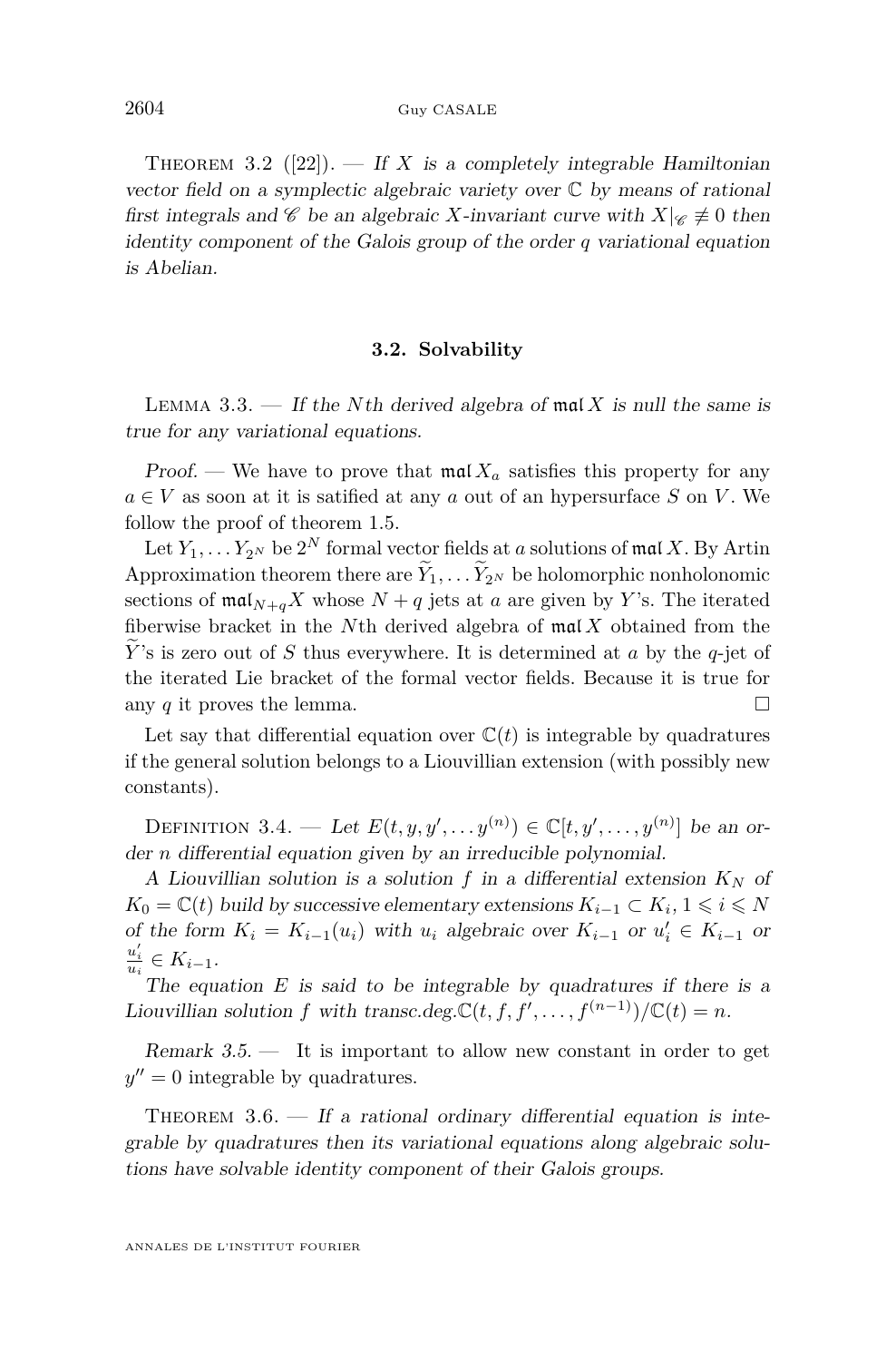Proof. — We have to prove that if *X* on *V* is a vector field given by the equation on a phase space,  $\text{mal } X_a$  is solvable for a generic  $a \in V$ . Then apply lemma [3.3](#page-12-0) and theorem [2.4](#page-10-0) and the proof is done. Let  $\mathbb{C}(t) \subset K_1 \cdots \subset$  $K_N$  be a Liouvillian tower such that *E* has a transcendence degree  $d-1$ solution in  $K_N$  over  $\mathbb{C}(t)$ . For simplicity let us assume that all extensions are transcendental. Each *K<sup>i</sup>* is the field of rational functions on some affine space  $\mathbb{A}^1 \times \mathbb{A}^i$  with a vector field  $X_i = \frac{\partial}{\partial t} + \sum_{j=1}^i u'_j \frac{\partial}{\partial u_i}$  projectable on  $X_{i-1}$ . This means that, as derivation of  $K_i$ ,  $X_i$  preserves the subfield  $K_{i-1}$ and  $X_i|_{K_{i-1}} = X_{i-1}$ . Hypothesis of the theorem are:

- there is a dominant map  $V \to \mathbb{A}^1$  and *X* is projectable on  $\frac{\partial}{\partial t}$ ,
- there is a dominant map from  $\mathbb{A}^1 \times \mathbb{A}^N$  to *V* over  $\mathbb{A}^1$  and  $X_N$  is projectable on *X*.

From [\[7,](#page-17-0) lemme 4.6.] if  $\text{mal } X_N$  is solvable so is  $\text{mal } X$ .

Because of the structure of the tower of extension one can find *N* 1 forms,  $\theta_i = du_i - X_N u_i dt$ ,  $1 \leq i \leq N$ , constant on  $X_N$  satisfying  $d\theta_i = 0$ mod  $(\theta_1, \ldots, \theta_{i-1})$ . Because  $L_{X_N} \theta_i = 0 \mod (\theta_1, \ldots, \theta_{i-1})$  same equations are satisfied by vector field of  $\text{mal } X$ . Let  $x_1, \ldots, x_N$  be local (analytic) coordinates such that  $dx_i = \theta_i \mod (\theta_1, \ldots, \theta_{i-1})$  then  $Y \in \mathfrak{mal} X$  can be written

$$
Y = c_1 \frac{\partial}{\partial x_1} + c_2(x_1) \frac{\partial}{\partial x_2} + \dots + c_N(x_1, \dots, x_{N-1}) \frac{\partial}{\partial x_N}.
$$

The *N*th derived algebra of this type of Lie algebra of formal vector field is zero.  $\Box$ 

For instance, *X* on *V* is Jacobi integrable if it has  $d-2$  rational first integrals and an invariant rational *d*-form. Morales-Ramis type theorem for this kind of integrability was obtained by M. Przybylska in [\[25\]](#page-18-0) in a particular case. Theorem [2.4](#page-10-0) gives the general situation. Computation of vector fields in the Lie algebra of the Malgrange pseudogroup of such a vector field is left to the reader. In suitable local (analytic) coordinates one gets vector field of the form  $c_1(x_2,...,x_n) \frac{\partial}{\partial x_1} + c_2(x_3,...,x_n) \frac{\partial}{\partial x_2}$ . The first derived algebra is Abelian.

COROLLARY  $3.7.$  — If X is a Jacobi integrable rational vector field on an algebraic variety then identity components of Galois groups of variational equations are solvable and their first derived Lie algebras are Abelian.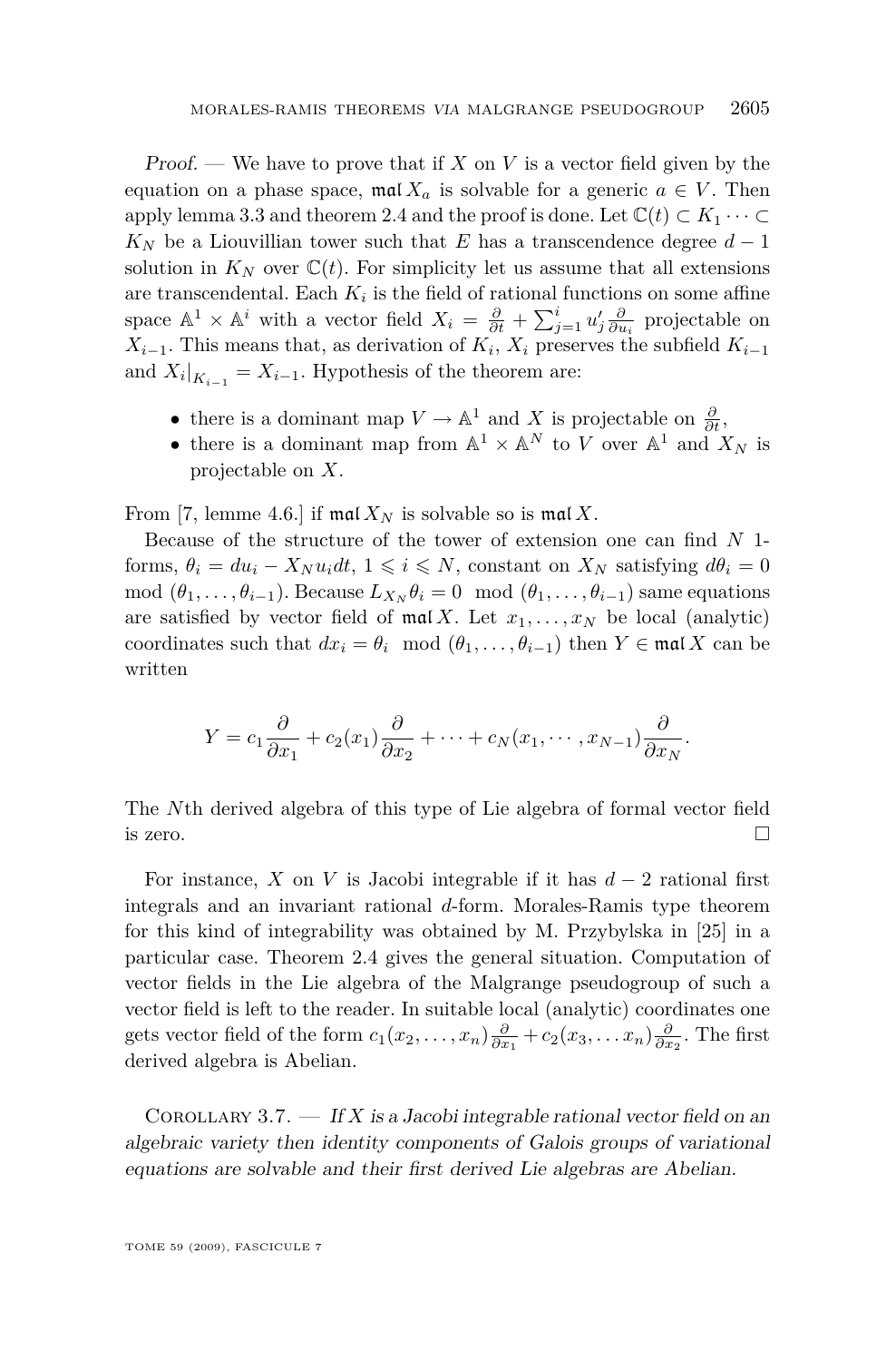#### 2606 Guy CASALE

#### **3.3. Finiteness**

Lemma 3.8. — Finiteness of the dimension of mal *X* implies that the dimensions of Galois groups of variational equations are uniformely bounded.

**Proof.** — We have to prove that if  $\text{mal } X_a$  is finite dimensional at generic *a* in *V* , it is finite dimensional at any *a* in *V* with smaller dimension. Then theorem [2.4](#page-10-0) can be used to conclude.

Let *N* be the generic dimension of  $\text{ma}(X, \text{If } X_1, \ldots, X_{N+1} \text{ are } N+1 \text{ ele-}$ ments of mal  $X_a$ , by Artin approximation theorem, there are  $\tilde{X}_1, \ldots, \tilde{X}_{N+1}$ holomorphic nonholonomic sections of  $\text{maI}_qX$  whose  $q$ -jet at  $a$  are given by *X*'s. For each  $a \in V - S$  the vectors  $\tilde{X}_1(a), \ldots, \tilde{X}_{N+1}(a)$  are linearly dependent. By analytic continuation it si also true for any  $a \in V$  and any order *q*. This proves the lemma.

From

THEOREM 3.9 (B. Malgrange [\[18\]](#page-17-0)). — If *X* is a completely integrable Hamiltonian vector field on a symplectic algebraic variety over  $\mathbb C$  by means of rational first integrals then mal *X* is finite dimensional.

One gets

THEOREM  $3.10.$  — In the situation of theorem [3.2](#page-11-0) the sequence of dimensions

$$
(\dim \mathrm{Gal}(R_qX|_{\mathscr{C}}))_{q\in\mathbb{N}}
$$

is bounded uniformely in  $\mathscr{C}.$ 

There is no uniform bound for all algebraic Hamiltonians but it depends on the geometry of the moment map. For instance if the moment map is the restriction on some open set of an algebraically isotrivial fibration in Abelian varieties then the bound should be the degree of freedom. If the fibration is not isotrivial, e.g., for algebraic complete integrability [\[1\]](#page-16-0), the bound depend on the Gauss-Manin connexion of such a family.

#### **4. Applications**

#### **4.1. Painlevé** *II* **equation**

Irreducibility of these equations is proved in [\[23,](#page-17-0) [27\]](#page-18-0) and implies that these equations are not integrable by quadratures. Here is another proof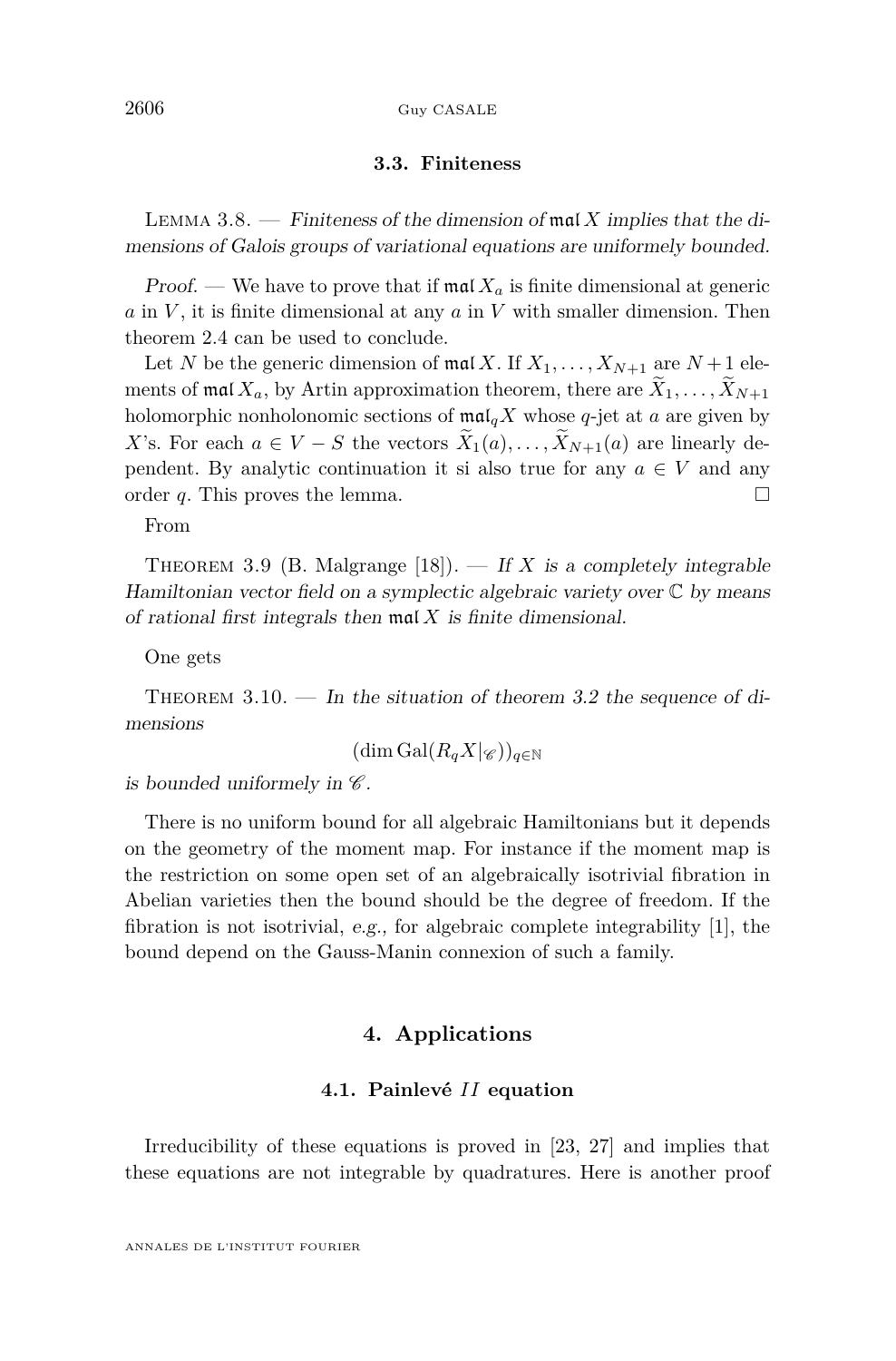of this weaker assertion in a particular case. These computations have bee done in [\[20\]](#page-17-0) to apply usual Morales-Ramis theorem.

Second Painlevé equation depends on a parameter

$$
y'' = 2y^3 + xy + \alpha \text{ for } \alpha \in \mathbb{C}.
$$

For  $\alpha = 0$ , it is the vector field

$$
\frac{\partial}{\partial x} + y' \frac{\partial}{\partial y} + (2y^3 + xy) \frac{\partial}{\partial y'}
$$

with first order (non principal) variational equation along  $\mathscr{C} = \{y = y' = 0\}$ 

$$
\frac{\partial}{\partial x} + r_3 \frac{\partial}{\partial r_2} + x r_2 \frac{\partial}{\partial r_3}
$$

on  $T\mathbb{C}^3$  | $\mathscr{C}$  with induced coordinates  $(x, r_1, r_2, r_3)$ . The rank 2 subsystem on  $r_2, r_3$  is Airy equation with Galois group  $SL_2(\mathbb{C})$ . This group is not solvable so Painlevé II equation is not integrable by quadratures when  $\alpha = 0$ . From Okamoto (see [\[23,](#page-17-0) [27\]](#page-18-0)), we know that two Painlevé II equations with parameter  $\alpha$  and  $\alpha + n$ ,  $n \in \mathbb{Z}$  are isomorphic by a birational change of coordinates on the phase space. Non integrability for  $\alpha = 0$  implies non integrability for any interger values of  $\alpha$ .

#### **4.2. Lorenz system**

Computations presented here originates from [\[6\]](#page-17-0) where the non integrability in sense of Liouville of a Hamiltonian form of this system is proved by Morales-Ramis theorem. Lorenz system depends on 3 constants  $\sigma$ ,  $\rho$  and  $\beta$ :

$$
\begin{cases}\n\dot{x} = \sigma(y-x) \\
\dot{y} = x(\rho-z) - y \\
\dot{z} = xy - \beta z.\n\end{cases}
$$

First assume  $\beta \neq 0$ . An invariant curve is the *z*-axis C and  $X|_{\mathscr{C}} = -\beta z \frac{\partial}{\partial z}$ . Let us consider the following time dependent form of this equation on C <sup>3</sup>*×*C with coordinates  $(x, y, z, t)$ 

$$
\sigma(x-y)\frac{\partial}{\partial x} + (\rho x - xz - y)\frac{\partial}{\partial y} + (xy - \beta z)\frac{\partial}{\partial z} - \beta t \frac{\partial}{\partial t}
$$

an invariant curve is  $\mathscr{C} = \{x = y = z - t = 0\}$  and the first variational equation is the linear system

$$
-\beta t \frac{d}{dt} A = \begin{bmatrix} -\sigma & \sigma & 0 & 0 \\ \rho - z & -1 & 0 & 0 \\ 0 & 0 & -\beta & 0 \\ 0 & 0 & -\beta \end{bmatrix} A.
$$

TOME 59 (2009), FASCICULE 7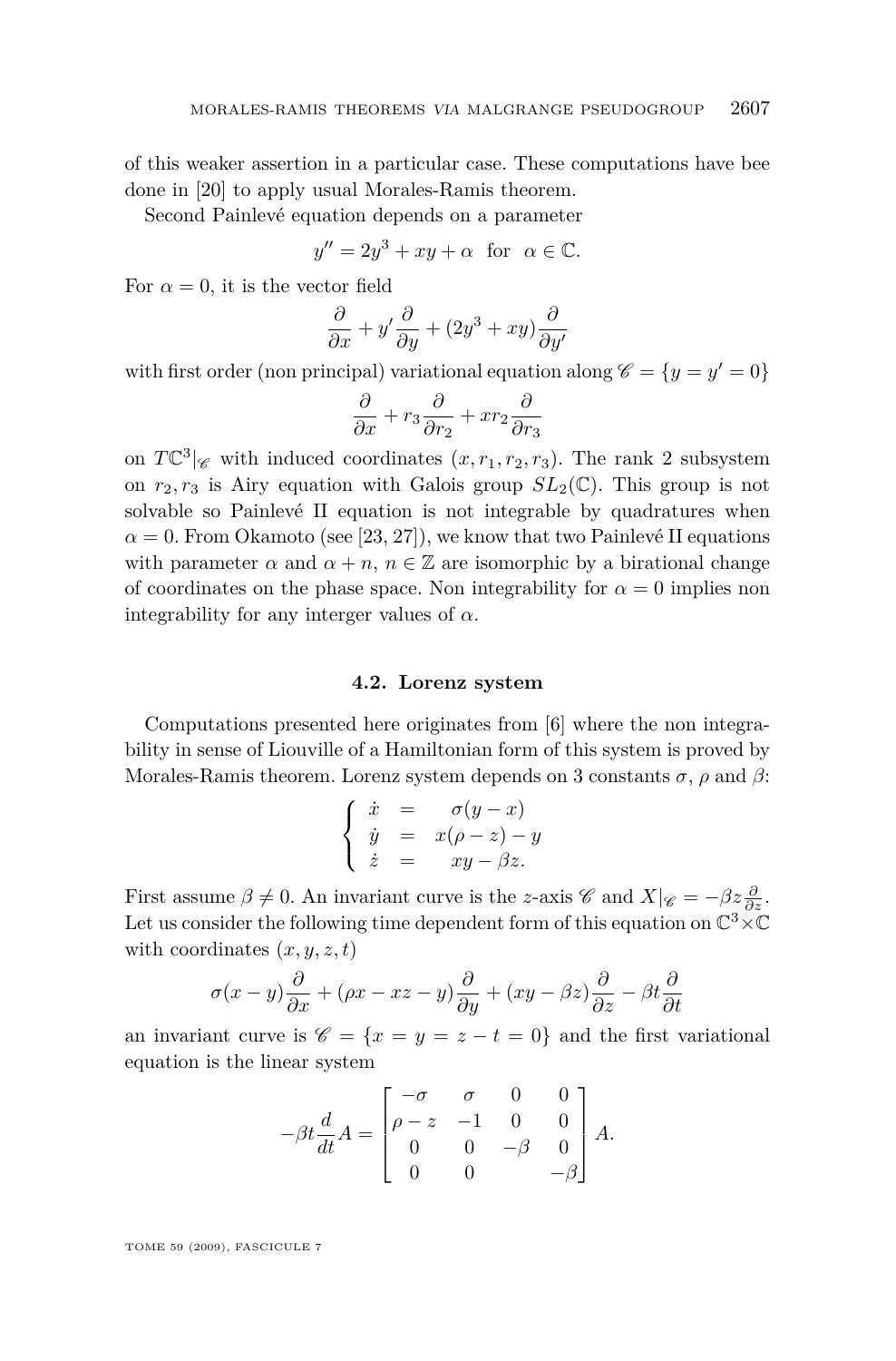The  $2 \times 2$  subsystem given by the first block is equivalent to the second order equation

$$
\beta^2 t^2 \frac{d^2 a}{dt^2} + (\beta^2 - \beta \sigma - \beta)t \frac{da}{dt} + \sigma(t - \rho + 1)a = 0.
$$

Applying [\[5\]](#page-17-0) (or Maple 11), we get solution

$$
t^{\frac{\sigma+1}{2\beta}} J\left(\frac{\sigma^2-2\sigma+1+a\sigma\rho}{\beta^2},\frac{2\sigma^{1/2}}{\beta}t^{1/2}\right)
$$

where  $J(\alpha, x)$  is any solution to Bessel equation  $x^2 \frac{d^2 J}{dx^2} + x \frac{dJ}{dx} + (x^2 - \alpha)J = 0$ . The Galois group of this equation is  $SL_2(\mathbb{C})$ .

If  $\sigma \neq 0$  then using the vector field

$$
\sigma(x-y)\frac{\partial}{\partial x} + (\rho x - xz - y)\frac{\partial}{\partial y} + (xy - \beta z)\frac{\partial}{\partial z} - \sigma t\frac{\partial}{\partial t}
$$

an the invariant curve is  $\mathscr{C} = \{y = z - \rho = x - t = 0\}$  we get the variational equation

$$
-\sigma t \frac{d}{dt} A = \begin{bmatrix} -\sigma & \sigma & 0 & 0 \\ 0 & -1 & t & 0 \\ 0 & t & -\beta & 0 \\ 0 & 0 & -\sigma \end{bmatrix} A.
$$

From the middle  $2 \times 2$  subsystem we get the second order equation

$$
\sigma^2 t^2 \frac{d^2 a}{dt^2} - \sigma(t+1)t \frac{da}{dt} + ((1-\beta)t + \sigma)a = 0.
$$

Solutions are

$$
t^{\frac{1}{2\sigma}} \exp\left(\frac{t}{2\sigma}\right) W\left(\frac{1-2\beta}{2\sigma}, \frac{\sigma-1}{2\sigma}, \frac{t}{\sigma}\right)
$$

where  $W(k, m, x)$  is any solution of Whittaker equation  $x^2 \frac{d^2 W}{dx^2} + x^2 \frac{dW}{dx} +$  $(kx - m^2 + 1/4)W = 0$ . Galois group of this equation is  $SL_2(\mathbb{C})$ .

If  $\sigma = \beta = 0$  the Lorenz system is  $2 \times 2$  linear system with constant coefficients and a parameter *x*. Such systems can be explicitely solved by exponentials. For any other values of parameters, Lorenz system is not integrable by quadratures.

#### BIBLIOGRAPHY

- [1] M. ADLER, P. VAN MOERBEKE & P. VANHAECKE, Algebraic integrability, Painlevé geometry and Lie algebras, Ergebnisse der Mathematik und ihrer Grenzgebiete. 3. Folge. A Series of Modern Surveys in Mathematics [Results in Mathematics and Related Areas. 3rd Series. A Series of Modern Surveys in Mathematics], vol. 47, Springer-Verlag, Berlin, 2004, xii+483 pages.
- [2] M. Artin, "On the solutions of analytic equations", Invent. Math. **5** (1968), p. 277- 291.

<span id="page-16-0"></span>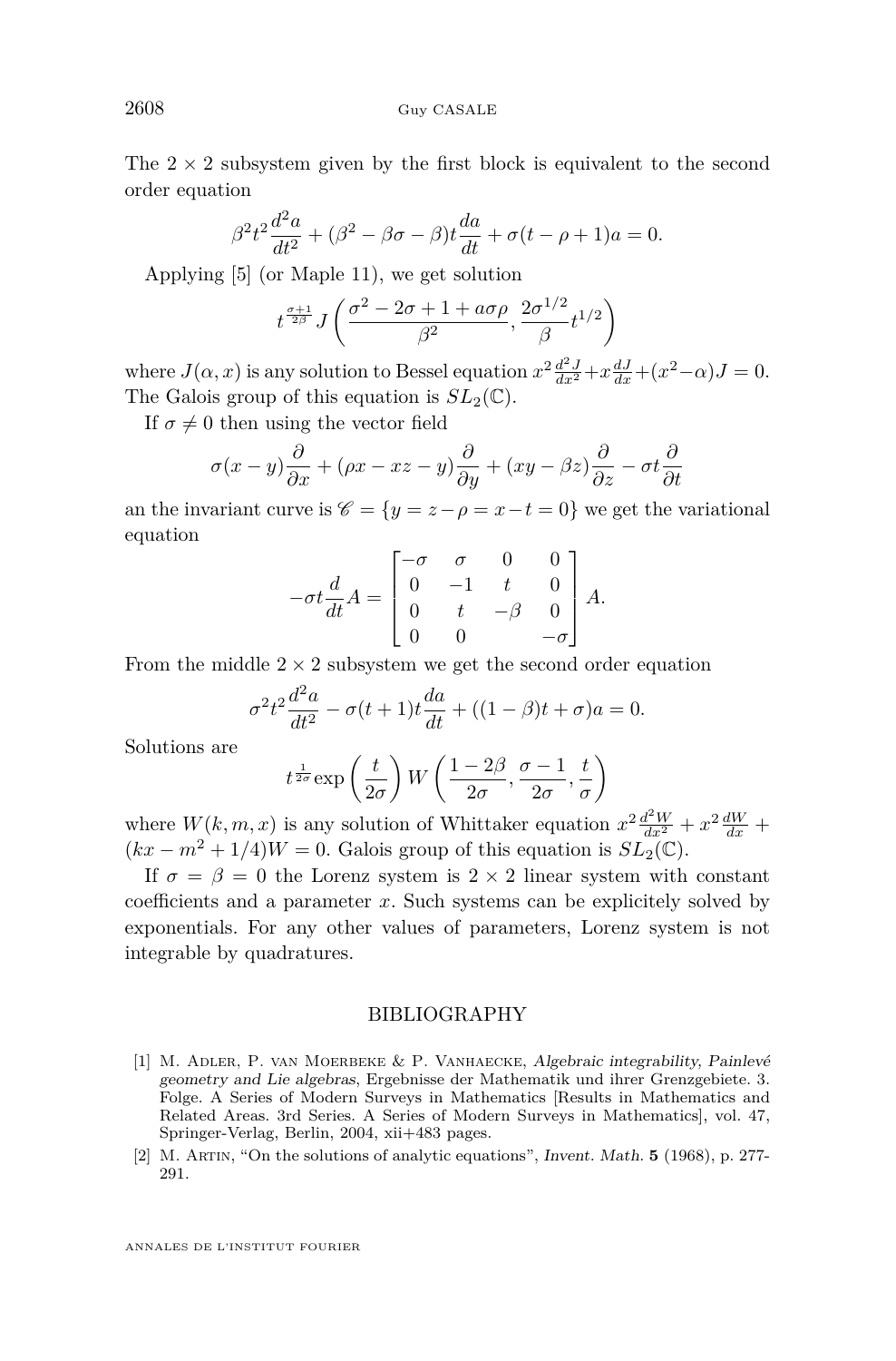- <span id="page-17-0"></span>[3] M. Audin, Les systèmes hamiltoniens et leur intégrabilité, Cours Spécialisés [Specialized Courses], vol. 8, Société Mathématique de France, Paris, 2001,  $viii+170$  pages.
- [4] M. Ayoul & N. T. Zung, "Galoisian obstruction to non-Hamiltonian integrability", 2009, arXiv:0901.4586.
- [5] M. Bronstein & S. Lafaille, "Solutions of linear ordinary differential equations in terms of special functions", in Proceedings of the 2002 International Symposium on Symbolic and Algebraic Computation (New York), ACM, 2002, p. 23-28 (electronic).
- [6] M. Canalis, J.-P. Ramis, P. Rouchon & J.-A. Weil, "Calculations on the Lorenz system: Variational equation, Bessel dynamics", 2001, MAPLE worksheet available on http://perso.univ-rennes1.fr/guy.casale/ANR/ANR\_html/publications.html.
- [7] G. Casale, "Une preuve galoisienne de l'irréductibilité au sens de Nishioka-Umemura de la 1ère équation de Painlevé", Astérisque, Soc. Math. de France **324** (2009), p. 83-100, Differential Equation and Singularities, 60th years of J.-M. Aroca.
- [8] G. Casale & J. Roques, "Dynamics of rational symplectic mappings and difference Galois theory", Int. Math. Res. Not. IMRN (2008), p. Art. ID rnn 103, 23.
- [9] R. C. CHURCHILL & D. L. ROD, "On the determination of Ziglin monodromy groups", SIAM J. Math. Anal. **22** (1991), no. 6, p. 1790-1802.
- [10] R. C. Churchill, D. L. Rod & M. F. Singer, "Group-theoretic obstructions to integrability", Ergodic Theory Dynam. Systems **15** (1995), no. 1, p. 15-48.
- [11] P. Gabriel, "Construction de préschémas quotient", in Schémas en Groupes (Sém. Géométrie Algébrique, Inst. Hautes Études Sci., 1963/64), Fasc. 2a, Exposé 5, Inst. Hautes Études Sci., Paris, 1963, p. 37.
- [12] V. W. Guillemin & S. Sternberg, "An algebraic model of transitive differential geometry", Bull. Amer. Math. Soc. **70** (1964), p. 16-47.
- [13] H. Ito, "On the holonomy group associated with analytic continuations of solutions for integrable systems", Bol. Soc. Brasil. Mat. (N.S.) **21** (1990), no. 1, p. 95-120.
- [14] A. J. Maciejewski & M. Przybylska, "Differential Galois obstructions for noncommutative integrability", Phys. Lett. A **372** (2008), no. 33, p. 5431-5435.
- [15] K. Mackenzie, Lie groupoids and Lie algebroids in differential geometry, London Mathematical Society Lecture Note Series, vol. 124, Cambridge University Press, Cambridge, 1987, xvi+327 pages.
- [16] B. Malgrange, "Le groupoïde de Galois d'un feuilletage", in Essays on geometry and related topics, Vol. 1, 2, Monogr. Enseign. Math., vol. 38, Enseignement Math., Geneva, 2001, p. 465-501.
- [17] ——— , "On nonlinear differential Galois theory", Chinese Ann. Math. Ser. B **23** (2002), no. 2, p. 219-226, Dedicated to the memory of Jacques-Louis Lions.
- [18] ——, "Personal discutions", 2007.
- [19] J. J. Morales & C. Simó, "Picard-Vessiot theory and Ziglin's theorem", J. Differential Equations **107** (1994), no. 1, p. 140-162.
- [20] J. J. Morales-Ruiz, "A remark about the Painlevé transcendents", in Théories asymptotiques et équations de Painlevé, Sémin. Congr., vol. 14, Soc. Math. France, Paris, 2006, p. 229-235.
- [21] J. J. Morales-Ruiz & J. P. Ramis, "Galoisian obstructions to integrability of Hamiltonian systems. I, II", Methods Appl. Anal. **8** (2001), no. 1, p. 33-95, 97-111.
- [22] J. J. Morales-Ruiz, J.-P. Ramis & C. Simó, "Integrability of Hamiltonian systems and differential Galois groups of higher variational equations", Ann. Sci. École Norm. Sup. (4) **40** (2007), no. 6, p. 845-884.
- [23] M. Noumi & K. OKAMOTO, "Irreducibility of the second and the fourth Painlevé equations", Funkcial. Ekvac. **40** (1997), no. 1, p. 139-163.